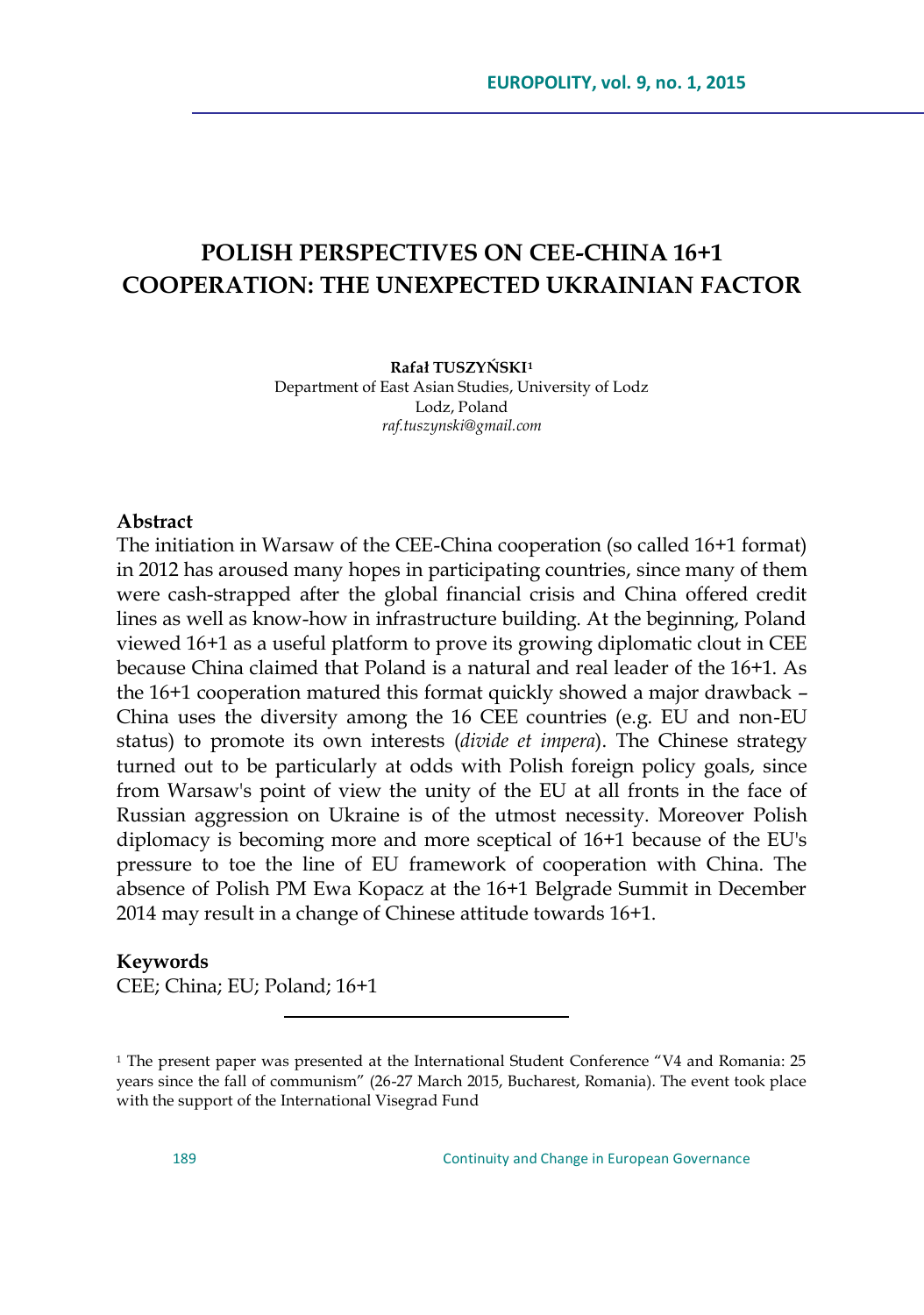### **1. INTRODUCTION**

In recent years, relations between Poland and China, as well as between Central and Eastern Europe (CEE) and China has grown much in importance. Poland broke new political ground with China in December 2011 when the two countries signed Joint Statement on Establishing Strategic Partnership (Kancelaria Prezydenta 2011). Less than half year later the Prime Ministers of the sixteen CEE countries (Albania, Bosnia and Herzegovina, Bulgaria, Croatia, Montenegro, Czech Republic, Estonia, Latvia, Lithuania, Macedonia, Poland, Romania, Serbia, Slovakia, Slovenia, Hungary) gathered in Warsaw at the occasion of the first China-CEE summit, so called 16+1 platform. Poland is believed to be the natural and real leader in this forum, since it represents "1/3 of the potential of the sixteen [CEE countries]" (MFA 2014a). Objectively speaking Poland has the biggest territory, population and diplomatic clout in the EU among the "sixteen". Still, subjective factors matter too – it is China that perceives Poland's political leadership in CEE as "unavoidable", as the director of one of the most influential Chinese thinkthanks said to a Polish diplomat (personal observation 2014).

This article aims at describing Poland-China bilateral ties in the context of broader 16+1 cooperation as well as offers partial explanation about change in Polish international behaviour towards China: from vocal proponent of closer CEE-China cooperation to advocate of cautious policy in 2014 onwards.

The main argument goes: owing to profound changes in Poland's security environment due to the ongoing military crisis in Ukraine, Warsaw perceives implementation of some Chinese policies in CEE as divisive for the EU, thereby further undermining EU's unity and common stance on Russia. Moreover, the Chinese official stance on Ukrainian crisis is assessed by Warsaw as not contributing to restoring stability on Ukrainian soil. Qualitative methods will be employed with focus on inductive inference. The subjects of analysis are official statements, policies and diplomatic gestures. Sources of some information are personal observations of the author, which cannot be directly attributed due to their private or non-public nature.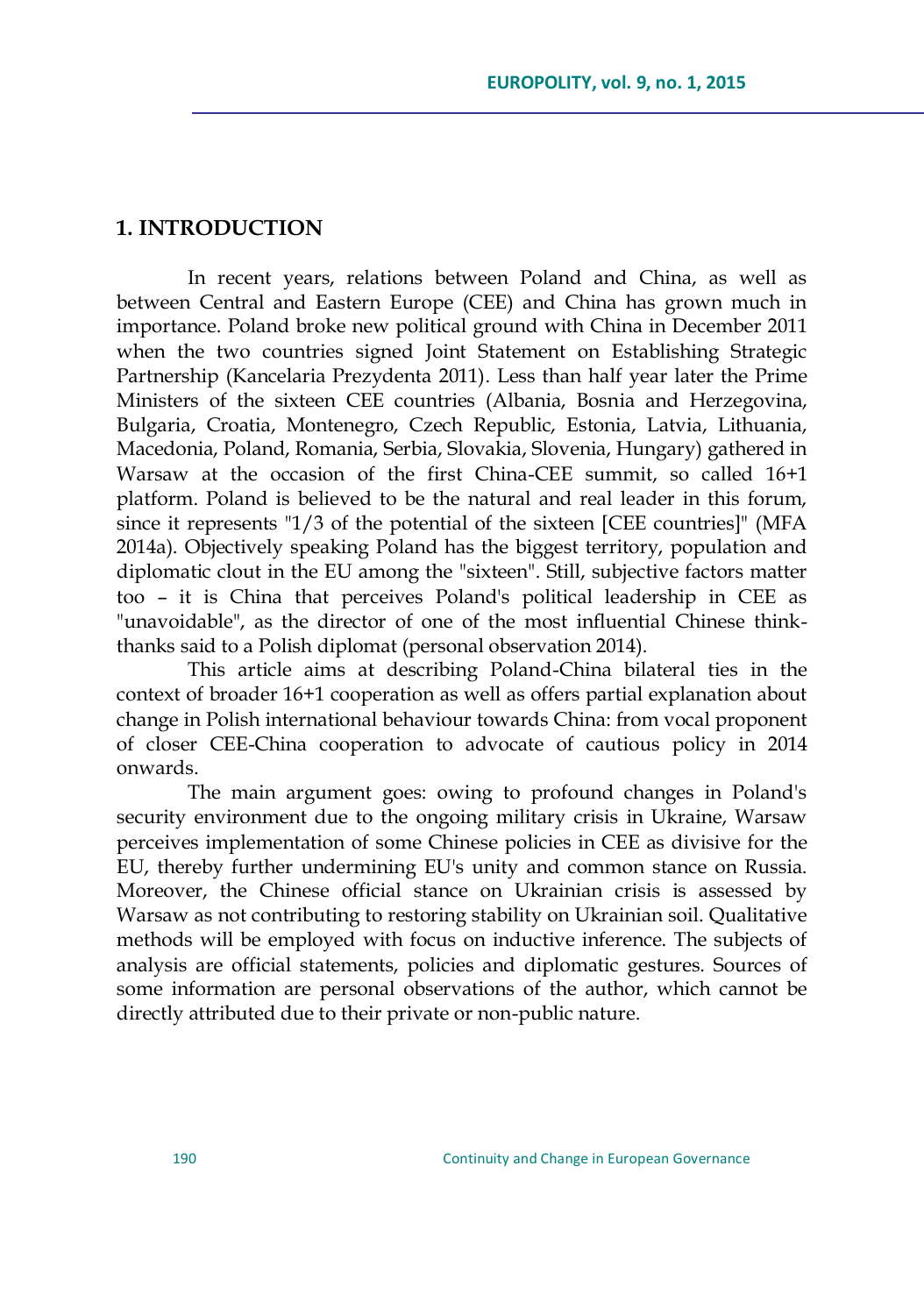### **2. POLAND-CHINA POLITICAL RELATIONS – AN OVERVIEW**

2014 marked the 65th anniversary of establishing diplomatic relations between Poland and People's Republic of China (PRC). Yet, for almost two decades since 1989 relations were just correct and rather dormant. This fact can be partially attributed to important and symbolic events of 4<sup>th</sup> of July 1989: massacre on the Tiananmen Square in Beijing and first (partially) free elections in Poland after the fall of communism. Such a "democratic prism" in dealing with China wasn't naturally the only cause of lack of interest or a roadblock to engagement between two countries. Both of them were undergoing profound reforms. Poland was in the midst of two intertwined transitions: a) political – to fully fledged democracy, b) economic – towards creating the level playing field and introducing capitalism. Externally, Polish diplomacy pushed for integration with the Western institutions: European Union, OECD and NATO. On the other hand, China faced an even more daunting task of reorienting its economy from central planning to "capitalism with Chinese characteristics". To attain a peaceful transition at home, Beijing's foreign policy goals aimed at building peaceful relations with its neighbours and East Asia in accordance with its "reform and opening up" (*gaige kaifang*) policy.

Taking into account the above few top-level diplomatic exchanges occurred until the second decade of XXI century. Polish Prime ministers (PM) visited China in 1994 and 2008, Polish Presidents in 1997 and 2011; Chinese PM visited Poland in 2012, President (Chairperson) in 2004.

In 2010 Chinese started sending unequivocal signals that they are willing to improve ties with Warsaw. That year at the World EXPO in Shanghai Chinese has placed Polish pavilion in a prestigious area and invited the then Marshal of the Sejm (person No 2 in country diplomatic precedence) Grzegorz Schetyna (as of time of this writing Polish Foreign Minister) to deliver an address during the EXPO's closing ceremony along with, *inter alia*, PM Wen Jiabao and United Nation's General Secretary Ban Ki-Moon. The Polish pavilion enjoyed great popularity and achieved success but apparently this was exactly what Chinese wanted. EXPO's success has laid the groundwork for the important bilateral document signed a year later. On his visit to Beijing, President Komorowski and his peer Hu Jintao decided to elevate bilateral relations to the "strategic partnership" (SP) level. Consequently, official exchanges increased sharply in number and scope since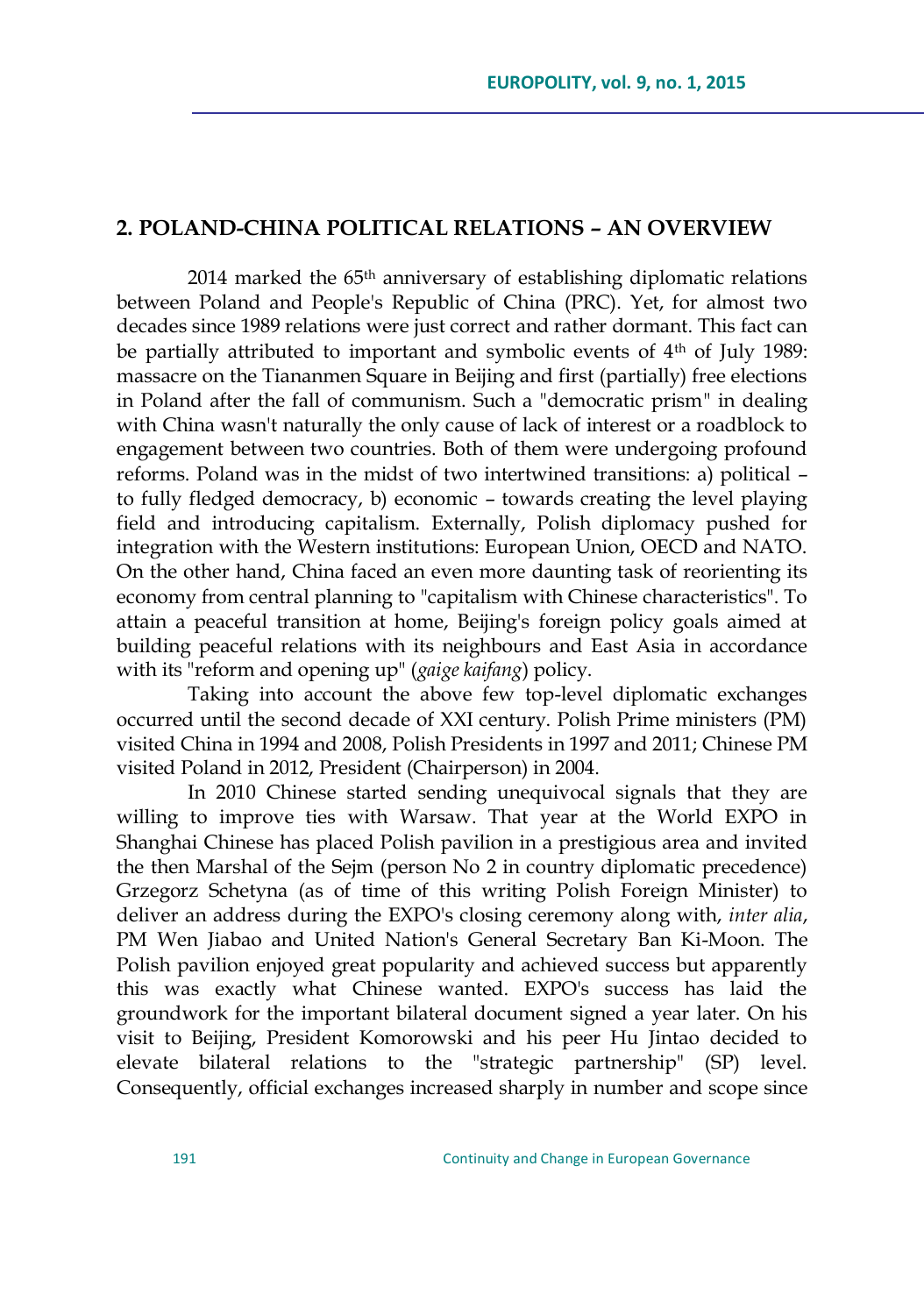2011. For a decade from 2000 to 2010 there were 18 visits of Chinese officials in Poland at vice ministerial level or higher, and 31 of Polish officials in China. But within 4 years from 2011 to February 2015 there were, respectively, 15 and 38 visits (Polish Embassy in Beijing 2015). What is more, Chinese visits at ministerial level in Poland are under-reported since provincial party secretaries are granted ministerial level in Chinese bureaucracy as well as heads of some institutions (e.g. Xinhua News Agency President which President visited Warsaw in June 2014) or some State Owned Enterprises (SOEs) are.

Officially, bilateral relations are managed on the basis of institutional framework as pointed in Table 1.

| Body's name                                                                                                               | Remarks                                                                                                                                                                                                                                  |  |  |
|---------------------------------------------------------------------------------------------------------------------------|------------------------------------------------------------------------------------------------------------------------------------------------------------------------------------------------------------------------------------------|--|--|
| Poland-China Intergovernmental Committee<br>chaired by Ministers of Foreign Affairs                                       | Set up in 2012, did not assemble as of February<br>2015. According to Polish MFA Poland is ready for<br>the first meeting and the Chinese side is reluctant<br>(Grzegorzewski 2014)                                                      |  |  |
| Strategic Dialogue                                                                                                        | "Strategic Dialogue is the most important Strategic<br>Partnership's coordination<br>instrument<br>$($ )<br>implemented annually at the Foreign Ministry<br>ministerial or v-ce ministerial level" Last meeting:<br>May 2014 (MFA 2014b) |  |  |
| Sino-Polish Scientific-Technical<br>Cooperation<br>Commission                                                             | Annual meetings of academia representatives.                                                                                                                                                                                             |  |  |
| Sino-Polish Bilateral Economic Cooperation<br>Commission                                                                  | Annual meetings at the v-ce ministerial level of<br>Ministries of Economy                                                                                                                                                                |  |  |
| <b>Infrastructure Steering Committee</b>                                                                                  | Established in 2012, did not assemble as of<br>February 2015                                                                                                                                                                             |  |  |
| <b>Industrial Cooperation Steering Committee</b>                                                                          | Proposed by Wen Jiabao in 2012                                                                                                                                                                                                           |  |  |
| Interdepartmental Group for the Coordination<br>of Workings for the Development of Poland-<br>China Strategic Partnership | Established 2012 r., as of July 2014, two meeting<br>convened in 2013 (MFA 2014c)                                                                                                                                                        |  |  |
| Political-defence dialogue (China uses different<br>term: "strategic defence consultations")                              | Inaugurated in Nov 2014, discussions on various<br>levels of Defence Ministries (from ministerial to<br>working level)                                                                                                                   |  |  |

**Table No 1 Institutional framework of Poland-China relations**

*Source: author's compilation*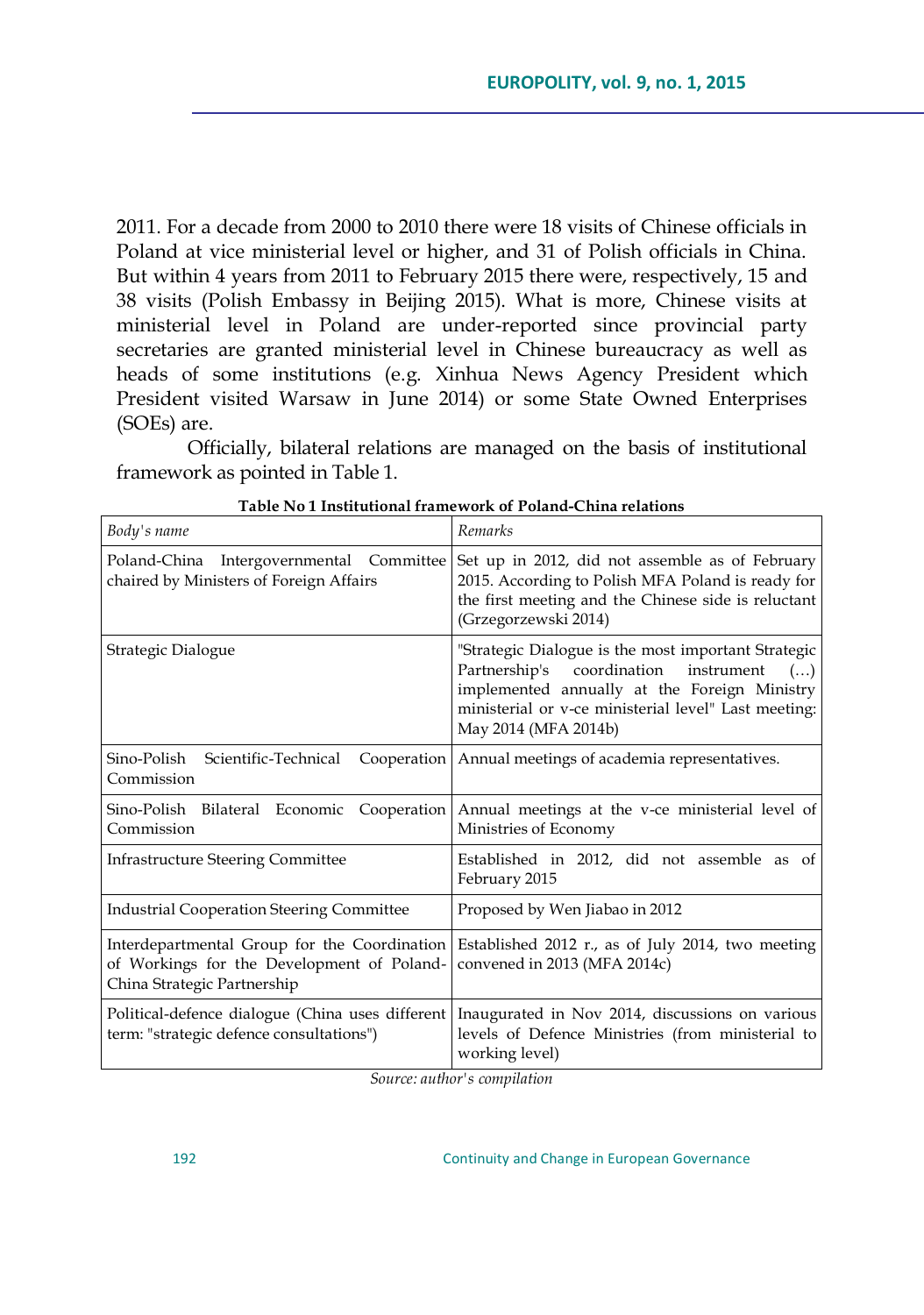As we can see from Table 1, rhetoric trumps real political cooperation. There were no institutionalised meetings at the most important level of Ministry of Foreign Affairs (MFA) heads. Moreover, two steering committees have not assembled by the time of this writing. Overall, the situation is not as bad as it seems from the table, because Polish ministers or their deputies travel regularly to China as was mentioned. Symbolism and gestures, however, are an important part of diplomacy.Thus, it can be argued that, from the Polish perspective, Strategic Partnership with China will be ultimately fulfilled only after the first meeting of the Intergovernmental Committee. Lack of Chinese goodwill (as Poles perceive it) may be a deliberative tactic of "rewarding" the opportunity to meet Chinese FM in exchange for making some concessions (e.g. less contacts with Taiwan). Yet, a complementary explanation may be offered: China treats Poland as important part, but still a part, of CEE and for China a primary platform for dealing with CEE is 16+1 forum. Moreover, it can be argued that Intergovernmental Committee is not necessarily needed, owing to the fact that most of the bilateral cooperation is successfully managed on a daily basis by mid-level bureaucracy due to the non-controversial and limited number of areas of mutual interest.

Sino-Polish SP has been a proof for Poland that China is serious in its commitment to develop a robust relationship bilaterally. It is worth mentioning here that the term "strategic partnership" (SP) is used by Chinese diplomacy not exclusively for a handful of countries of special value for Beijing. As of June 2014 China signed 47 SPs with countries and three with international organizations. The purpose of such SPs "proliferation" is that they serve Chinese core interests, provide suitable environment for Chinese development in a multi polar world, as well as deal with diplomatic contingencies (Feng, Jing 2014). The global financial crisis can be counted in the latter category. In the CEE region China's strategic partners are: Serbia (2009), Ukraine (2011, not part of 16+1) and Belarus (2013, likewise).

#### **3. POLAND-CHINA TRADE AND INVESTMENT RELATIONS**

China-Poland trade relations are characterised by huge asymmetry: Poland exports ten times less to China than it imports from the Middle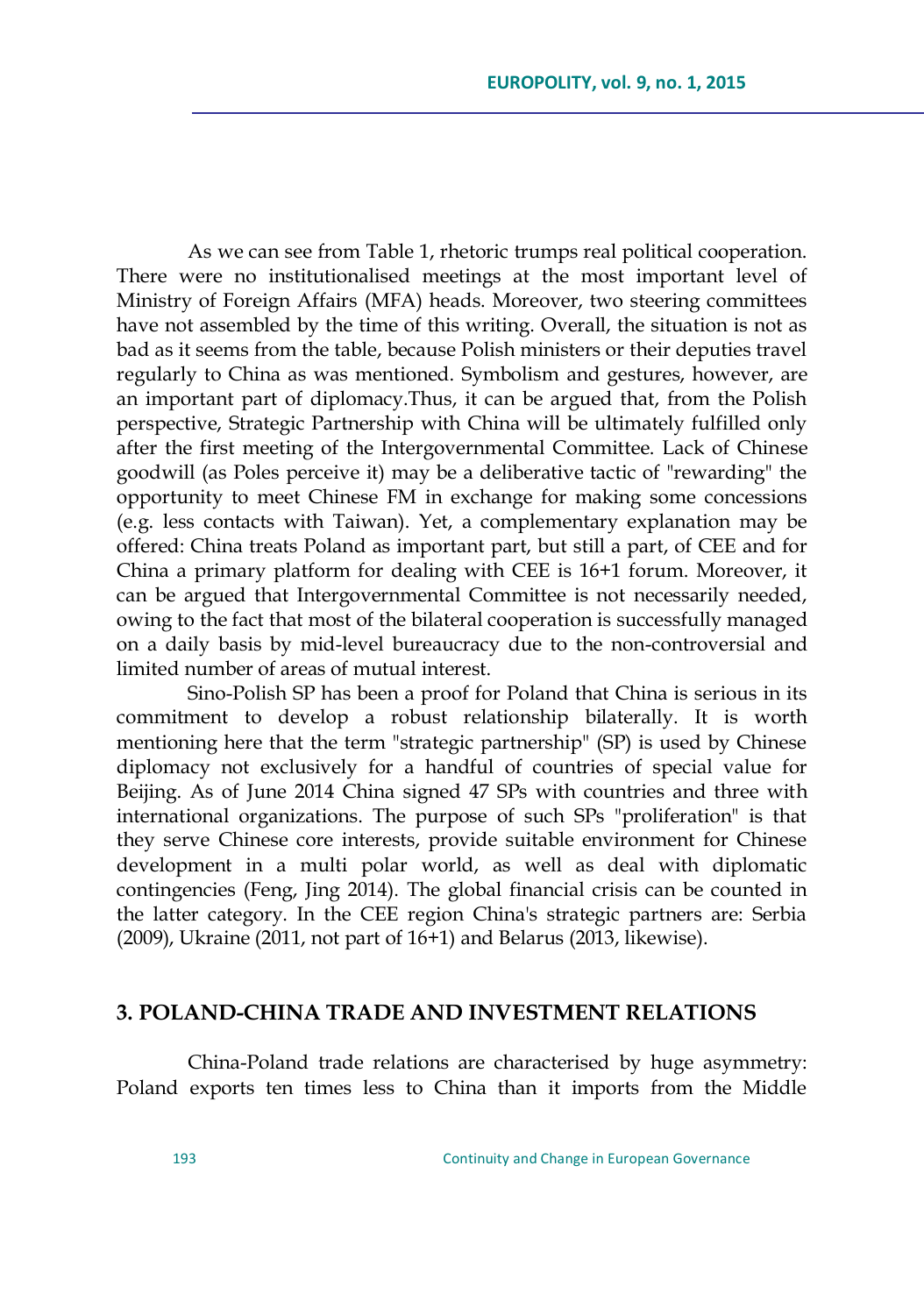Kingdom. Polish officials, however, are realistic in their expectations. The head of the Polish Information and Foreign Investment Agency said that "we will be pleased by 1 to 5 export/import ratio" (Rzeczpospolita 2014). Yet, the latest data (see Table 2) indicates quite the opposite: the surge in imports from China in 2014 was the highest in 4 recent years and is accelerating (16,3% growth for Jan-Sept 2014 and 19,4% for the whole 2014). What is equally important, import growth outpaced export growth twice as much, so the import-export gap widens and probably will continue to do so because, at the same time, Poland probably substitutes Russian imports for Chinese goods. Polish imports from Russia decreased due to a mix of sanctions and business uncertainty. In 2014, China displaced Russia and became second source of imports for the Polish economy (10,5% share). Moreover, analysis of the trade turnover shows that the decrease in total imports from Russia in 2014 (-1,6%) has been almost equally compensated by an increase in imports from China (+1,7%) while there were no changes in turnover with other top ten Polish import partners (CSO c, preliminary data for 2014).

|      | Export             |              | Import             |                       |                           |                        |
|------|--------------------|--------------|--------------------|-----------------------|---------------------------|------------------------|
|      | In million<br>Euro | $Y/y$ change | In million<br>Euro | $Y/y$ change          | Balance (billion<br>Euro) | Export/import<br>ratio |
| 2010 | 1229               |              | 12615              | 26.4%                 | $-11.4$                   | 0.097                  |
| 2011 | 1347               | 9.6%         | 13245              | 5.0%                  | $-11,9$                   | 0.102                  |
| 2012 | 1358               | 0.8%         | 13687              | 3.3%                  | $-12,3$                   | 0.099                  |
| 2013 | 1595               | 17.5%        | 14573              | 6.50%                 | $-13,0$                   | 0.109                  |
| 2014 |                    | $8.5\% *$    | $17401.6$ **       | $16,3%$ *<br>19,4% ** |                           |                        |

**Table 2 China-Poland export and import**

*Source: Central Statistical Office of Poland, Ministry of Economy, last column: own calculations. (\*): data for Jan-Sept 2014 period; (\*\*): preliminary data for the whole 2014.*

Poland imports from China components for its manufacturing industry (almost 50% of the whole imports). Looking by sections, half of the imports consist of electro machinery, while approximately 10% are textiles. When it comes to exports,  $1/3$  of it consists of copper (due to contracts of the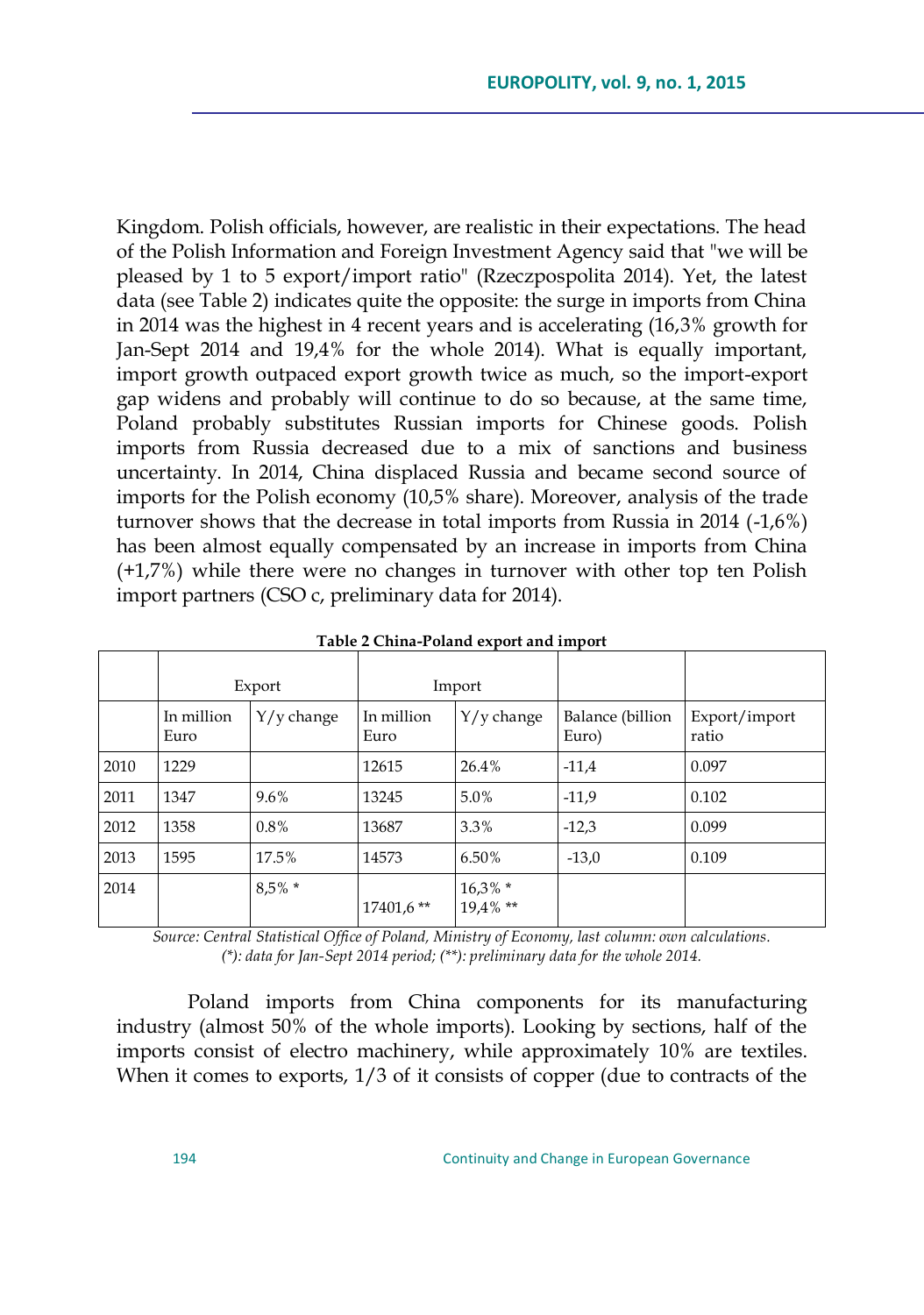KGHM mining company). Polish manufacturers also sell electro machinery, machines and their parts. In the top ten export commodities in 2013 there were also: pork, furniture, rubber, car parts and accessories, chemicals, electric switches, telecommunication equipment, airplanes and lead ore. Highly processed goods accounted for 29,1% of exports (CSO a, MOE 2014).

In 2012, according to Polish Central Statistical Office, 723 Chinese business entities were registered in Poland, 698 of them owned majority stakes and 624 employed up to 9 persons (CSO b). The Chinese capital presence in Poland is not impressive.Since at the end of 2012 Chinese invested merely 218,5 mln  $\in$  (MOE 2014), what accounts for 1% of total FDI stock in Poland. Table 3 shows the major Chinese investments in Poland as of 2013.

| Investor name                                 | Activities (PKD)                                                                                                                                                    | $14000$ , $1400$ emigration $1000$<br>Activities (class)                                                                          | Corporation                                                                                    |  |
|-----------------------------------------------|---------------------------------------------------------------------------------------------------------------------------------------------------------------------|-----------------------------------------------------------------------------------------------------------------------------------|------------------------------------------------------------------------------------------------|--|
| Haoneng Packaging                             | Manufacture of pulp and<br>paper, publishing and<br>printing;                                                                                                       | Printing and service<br>activities related to<br>printing;                                                                        | Illochroma Haoneng<br>Poland Sp. z o.o. -<br>Skawina                                           |  |
| LiuGong Machinery                             | Wholesale and retail<br>trade; repair of motor<br>Wholesale of machinery,<br>vehicles, motorcycles and<br>equipment and supplies<br>personal and household<br>goods |                                                                                                                                   | Dressta Sp. z o.o. -<br>StalowaWola; LiuGong<br>Machinery (Poland) Sp. z<br>o.o. - StalowaWola |  |
| Shanxi Yuncheng Plate-<br>making Group        | Manufacture of pulp and<br>Publishing, printing and<br>reproduction of recorded<br>paper; publishing and<br>media<br>printing                                       |                                                                                                                                   | YUNCHENG (POLAND)<br>Sp. z o.o. - Łódź                                                         |  |
| Sino Frontier Properties<br>Ltd.              | Construction                                                                                                                                                        | Building of complete<br>constructions or parts<br>thereof; civil engineering                                                      | <b>GD</b> Poland Investment<br>$Sp. z. 0. 0. -$<br>WólkaKosowska                               |  |
| Suzhou Victory<br>Precision Manufacture<br>Co | Manufacture of rubber<br>and plastics                                                                                                                               | Manufacture of plastic<br>products                                                                                                | Victory Technology<br>Polska sp. z o. o. -<br>Gorzów Wielkopolski                              |  |
| TPV Technology Ltd                            | Manufacture of electrical<br>machinery and apparatus                                                                                                                | Manufacture of television<br>and radio receivers,<br>sound or video recording<br>or reproducing apparatus<br>and associated goods | TPV Displays Polska sp. z<br>o.o. - Gorzów<br>Wielkopolski                                     |  |

| Table No 3. Major Chinese investment in Poland, 2013 |  |  |  |  |  |
|------------------------------------------------------|--|--|--|--|--|
|------------------------------------------------------|--|--|--|--|--|

*Source: PAIiIZ 2014a, Mierzejewski and Jurczyk 2014*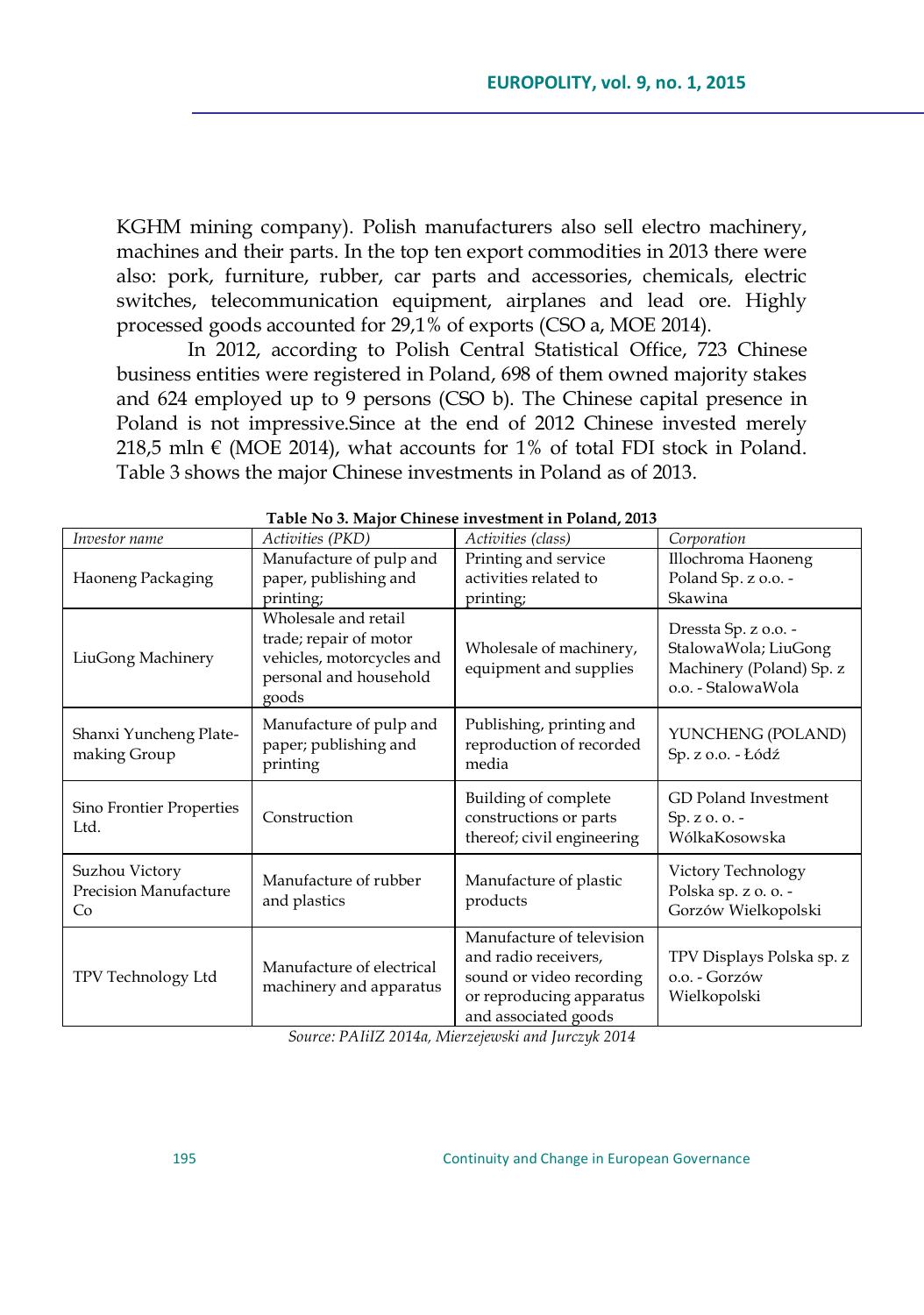An expectation gap exists when it comes to investment. Poland is interested in greenfield or brownfield investment in food processing, IT, telecommunications or manufacturing, while China eyes buying stakes in the financial sector, mining, power and infrastructure.

### **4. POLAND VIS-A-VIS CHINA-CEE RELATIONS**

#### 4.1. Internationalization of Polish foreign policy

Polish engagement with China should be put in a broader context. Rewesternization after 1989 has brought about enormous benefits for Polish economic and security interests. Yet, after the recent global financial crisis close ties with the Western markets became "ties that bind". 25% of all Polish exports end up in Germany, while Polish trade with the EU amounts to 75% of their total. The Ministry of Economy wants to lower this dependency to 50%, as well as increase the share of export in GDP from 40% to 60% in 2020, which means doubling the present number of 60000 exporters. As the Polish Minister of Economy said: "the economy, which sells its products to numerous markets lays more solid foundations for success". Polish Foreign Minister (FM) was even blunter in his assessment: "the days of absolute domination of Europe in the world are gone". To sustain a stable rate of growth in order to avoid the "middle income trap" after 2020, when Poland no longer will be the beneficiary of EU developmental and structural funds, global and out-of-Europe foreign and especially economic policy is needed. To put it differently, the strategy of re-Europeanization of Poland can be considered accomplished. New developmental strategic goals are needed, and these very goals as well as developmental reserves of Poland exist beyond Europe (MFA d, e, Ziarno 2014).

East and South-East Asia plays prominent role in Poland's new "go global" strategy. Apart from establishing an SP relationship with China in 2011, Poland signed similar documents with South Korea in 2013 and with Japan in February 2015. In both cases the official delegation was accompanied by businessmen. Poland is also short listed in India as a one of the most wanted investors. Polish presidential Minister O. Dziekoński said in early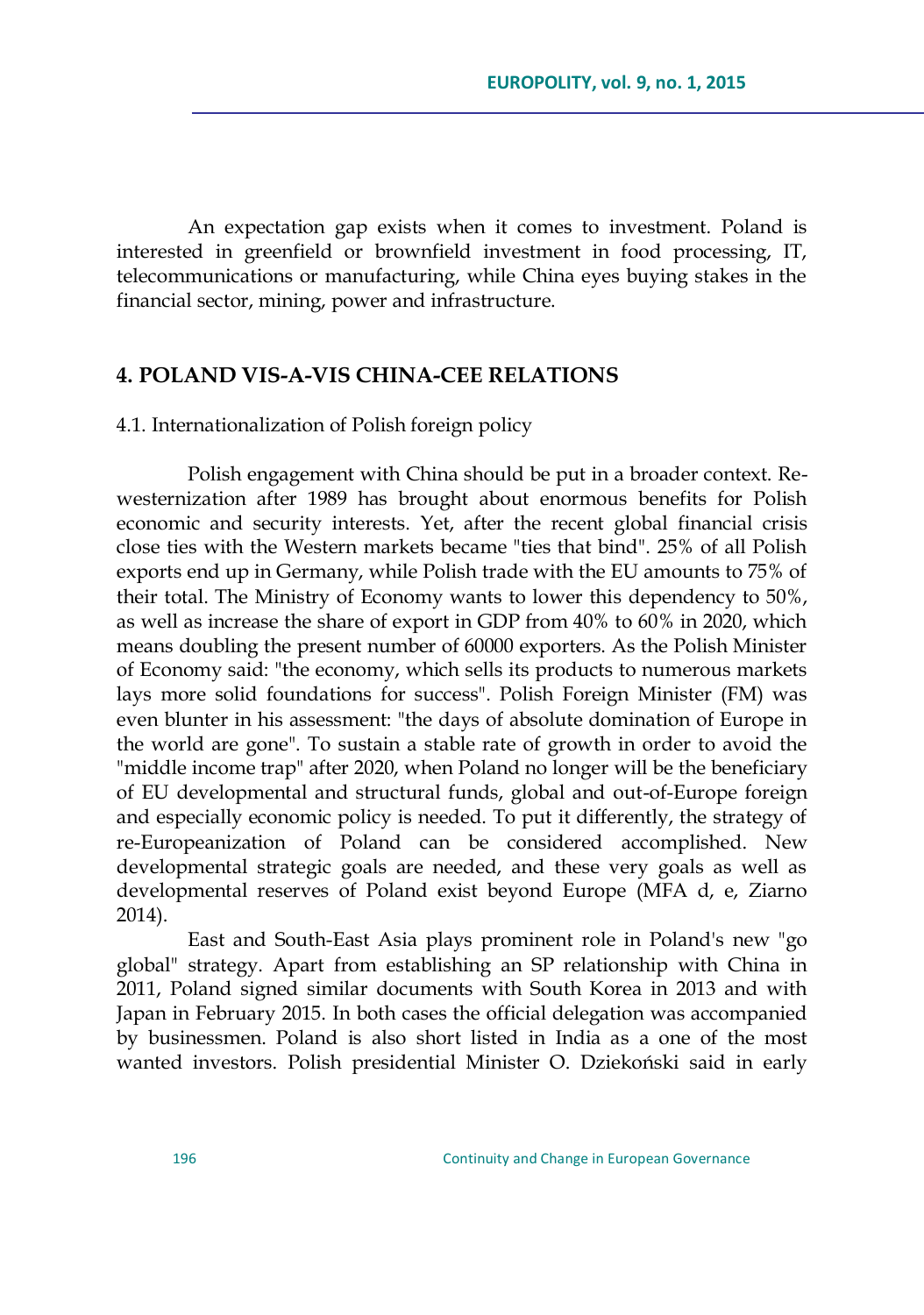March 215 that the aim of the next presidential economic missions will be Indochina and India (Kancelaria Prezydenta 2014, The Hindu 2014).

#### 4.2. 16+1 cooperation

The global financial crisis which struck in 2008 and subsequently morphed into the debt crisis in Europe hit the Chinese export-oriented economy hard (it was saved thanks to a huge stimulus of 4 trillion RMB). It is not surprising that in the midst of crisis, when the cash-strapped governments of developing countries in CEE were looking for capital to spur investment and prop-up negative GDP growth, China decided to launch 16+1 cooperation in April 2012 in Warsaw.

The 16+1 vehicle will help China to diversify export destinations as well as increase export volume. While this can be at odds with what CEE wants, China openly states that it also wants to import more from CEE, especially processed food. Moreover, China aims at diversifying its plentiful foreign reserves and CEE offers suitable place for investment: CEE production bases and distribution channels are close to Western markets, its workforce is well educated and job costs are lower. Another pillar of Chinese interest in CEE is New Silk Road concept, important transport routes which go through CEE.Thus, China is keen to invest in transport infrastructure (especially rail) and ports. China also plans on setting up distribution centres. That said, the major goals of CEE relating to 16+1 (i.e. goals particular countries) are: reduce trade deficit with China by spurring export, attract investment and develop logistical centres for Chinese goods (Szczudlik-Tatar 2014 a).

PM's of CEE countries and China meet annually at a formal summit (or "meeting" as official documents put) (Warsaw 2012, Bucharest 2013, Belgrade 2014, China will host summit in 2015). 16+1 is not an international organization *de jure –* officially is serves as coordination body for bilateral dialogues. What deserves closer attention and has not been thoroughly examined in literature is how Poland serves as a "leader" of 16+1 and manages 16+1 relations with the European Union.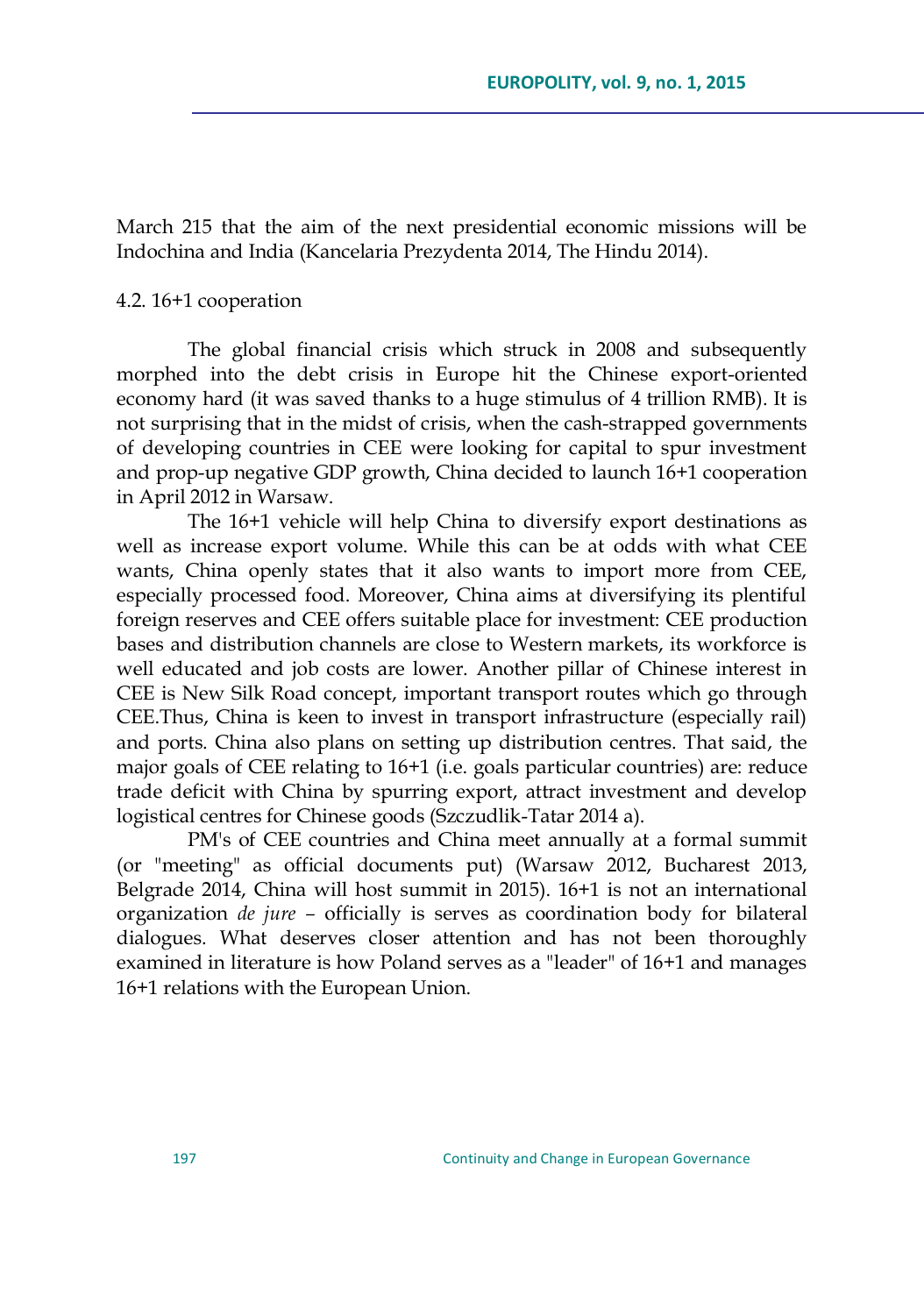#### 4.3. Poland and the EU factor in 16+1

Since 2011 the European Council on Foreign Relations, a think-tank, releases a yearly Scorecard on EU foreign policy. In the 2013 edition, a summary of 2012, Poland has been named, along with other 16+1 CEE countries, a "slacker" in category "enhancing Europe's strategic dialogue with China", apparently as a result of launching 16+1 platform. Wording in the ECFR's report was quite harsh: "CEE member states led byPoland held their own regional summit with China (...) that is focused on investment opportunities which includes a soft loan package from Chinese banks that is reminiscent of Chinese practices in Africa" (ECFR 2013, pp. 26, 134). Two year later ECFR Scorecard pointed out to Poland (along with Finland and Germany) as a "leader" of "coordinating EU position towards China" (ECFR 2015, p. 118). What has changed in Warsaw between 2012 and 2014?

To start with, the 16+1 forum was solely Chinese idea from the beginning. 16+1 is very comfortable for Beijing, since the Chinese PM is able to meet simultaneously with his sixteen CEE counterparts from relatively small countries, which compete for Chinese money and favour much needed in times of deep crisis back in 2012. Two issues in 16+1 were particularly intolerable for Brussels from the beginning. First, Wen Jiabao announced in Warsaw "Twelve Measures for Promoting Friendly Cooperation with Central and Eastern European Countries", which had not been consulted neither with CEE countries nor with Brussels. Secondly, even more worrisome for the EU's institutions was the fact that in the fall of 2012 the Secretariat for Cooperation between China and CEE was established. This has caught EU by surprise and foreign press absence at the inauguration of the Secretariat only deepened suspicions regarding the 16+1 platform [\(B](http://www.worldcrunch.com/world-affairs/divide-conquer-aim-east-china-has-a-sharp-new-european-trade-strategy/eastern-europe-beijing-foreign-commerce/c1s10100/#.VJv1qcCDo)olzen and Erling 2012).

The word "Secretariat" suggests a fully-fledged institutionalization, but in this case institutionalization is off the plate, since Secretariat "is a Chinese institution, which is under the Chinese Ministry of Foreign Affairs. The institution deals with communication and coordination of co-operation work between China and Central and Eastern European countries, the preparatory meeting of leaders, preparation for economic and trade forums and the implementation of those outcomes" (Secretariat for Cooperation between China and Central and Eastern European Countries 2013).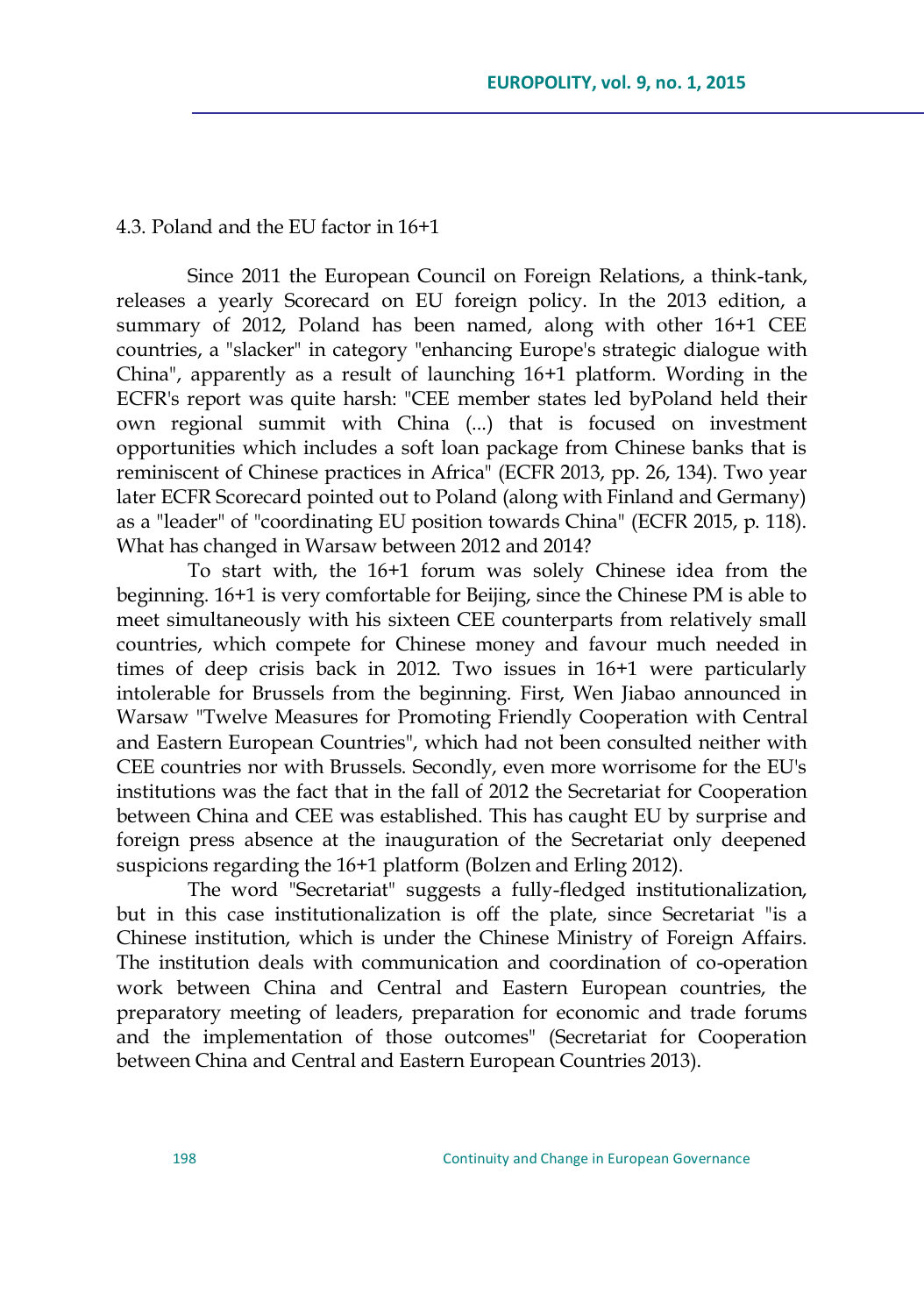The Secretariat communicates with national coordinators from CEE countries. Yet, setting up a Secretariat as a proof of non-institutionalization is counter-intuitive and complicates the reception of that message in EU circles. After being initially kept in dark, Brussels increased its pressure on ten 16+1 participants which are EU member countries and demanded more transparency. Two subsequent documents released after the Bucharest and Belgrade summits were consulted with Brussels officials, while European Commission representatives participated in summits (ECFR 2014, p. 16; Szczudlik-Tatar 2014b). The EU was probably more anxious not over the form (e.g. wording) of the 16+1 summits' final documents but over the substance, i.e. how decisions resulting from summits will be implemented. EU had legitimate doubts whether infrastructure projects funded by a 10 billion USD loan package announced by Wen Jiabao in 2012 will follow EU rules on public markets and tenders. In consequence, EU members of CEE countries duly complied and assured that they will obey the EU law (ECFR 2014 p. 26; Bucharest Guidelines 2013; Belgrade Guidelines 2014).

Analysis of the Bucharest and Belgrade Guidelines indicates that pressure from EU has grown over time. Document from 2013 mentions the EU two times ("China-CEEC cooperation is in concord with China-EU comprehensive strategic partnership" and "in the case of EU member states, relevant EU legislation and regulations will also be observed") and describes China-CEE relations as "a growth point in China-Europe cooperation". On the other hand,a document from Belgrade mentioned for the first time that "EU representatives were present at the meeting". Moreover "The participants reiterated that China-CEEC cooperation is in line with China-EU relations (...) thus contributing as appropriate to the implementation of the *EU-China 2020 Strategic Agenda for Cooperation*". The latter document has been described as a "guiding document for China-EU relations". Under the point "Enhance cooperation on connectivity" participants agreed to "[take] note of the agreed EU regulations, guidelines, policies and processes in connectivity".

### 4.4. PM Kopacz did not attend 2014 Belgrade summit

Notwithstanding the qualitative leap in pro-EU wording in China-CEE summits' documents and duly compliance with the EU rules by EU-member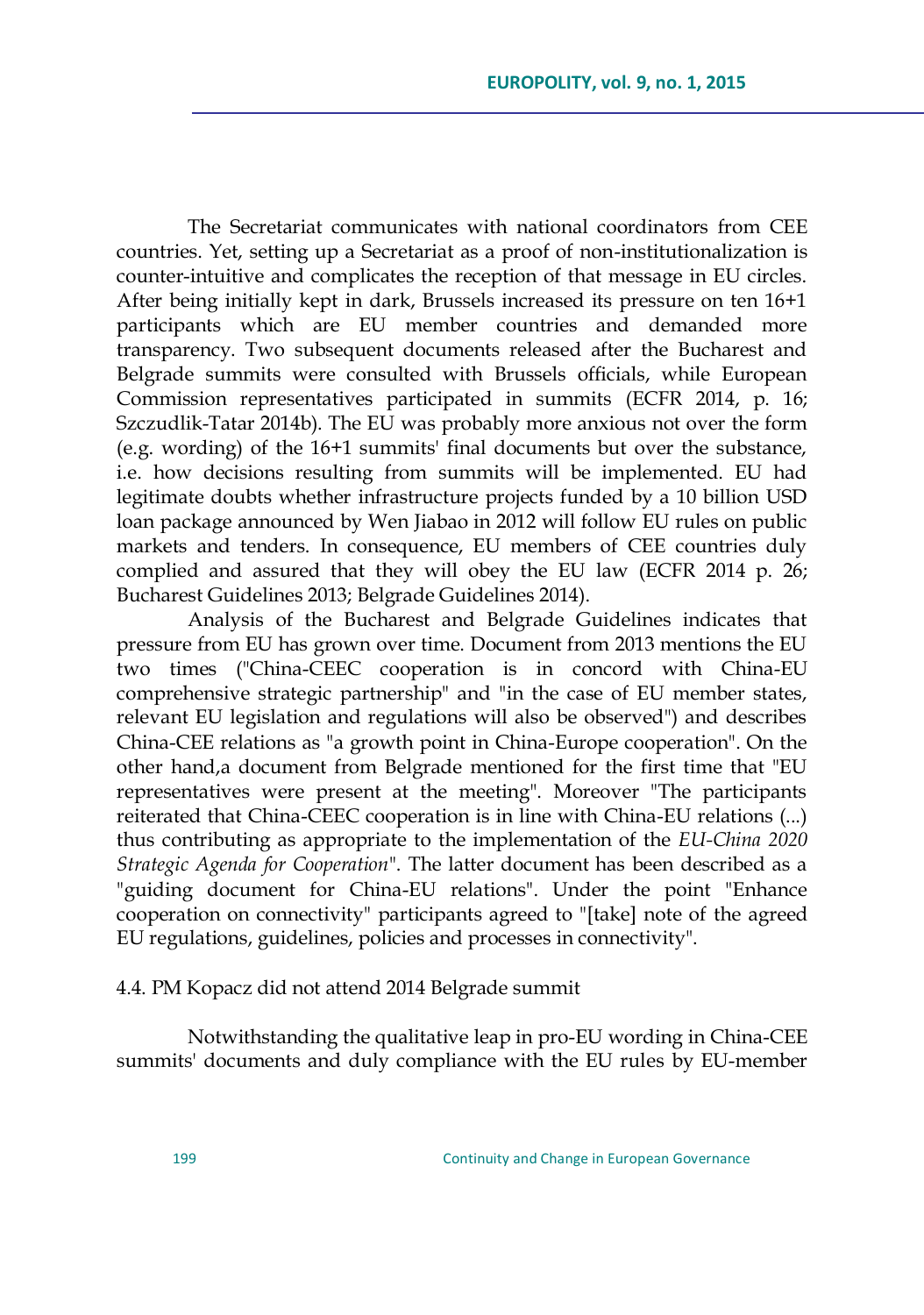CEE countries, Polish PM Ewa Kopacz was absent at the Belgrade summit. This issue merits closer attention.

The decision that PM Kopacz would not go to Belgrade was announced in late afternoon the day before the summit. The Polish Press Agency was informed that Vice PM and Minister of National Defence Tomasz Siemoniak would stand in for Kopacz. PM's spokesperson said that plans were changed due to the tight schedule of PM Kopacz (PAP 2014a).

The Belgrade meeting took place on 16<sup>th</sup> December. The day after Ukraine's President Petro Poroshenko was due to visit Warsaw to meet with Kopacz, who also had been preparing for the EU summit (18-19<sup>th</sup> December). The EU Summit was especially important for the Polish PM, since it was the first being led by her predecessor and newly appointed President of the European Council Donald Tusk. On the agenda were talks about the situation in the Ukraine and European Fund for Strategic Investments, two issues of particular Polish interest (Kancelaria Prezesa Rady Ministrów 2014a).

From the diplomatic point of view representation of the country on the proper i.e. agreed level on international meeting is a sign how much attention each side draws to relations with the other. Kopacz was not the only PM absent in Belgrade. Bulgarian PM Boyko Borisov as well as Croatian PM Zoran Milanovic also skipped the meeting. Borisov apparently prioritised the European part of its foreign policy since he has been visiting Berlin at that time. On the other hand, Milanovic protested against Serbian muted reaction after Vojislav Seselj, an alleged Serbian war criminal came back to Serbia, as he was released by the Hague-based UN war crimes tribunal on grounds of ill health before reaching a verdict in his trial (Irish Times 2014; Sofia News Agency 2014).

Why has Kopacz chosen to prioritise Ukraine and EU more than a chance to meet Chinese PM Li Keqiang, which was a sort of diplomatic obligation (PM-level gathering)? One set of explanations was put forward by R. Pyffel, whose article got a lot of publicity in Polish expert circles. Pyffel, drawing from numerous informal talks (he is Director of Center for Poland-Asia Studies, a think-thank), presents a few intertwined "narrations" which might have contributed to Kopacz's decision to skip Belgrade (at the same time he did not spare criticism of Kopacz's move) (Pyffel 2014).

First, Kopacz is a tough negotiator, securing Polish core interests. Kopacz does not like 16+1 platform, because: Poland has been "lump together"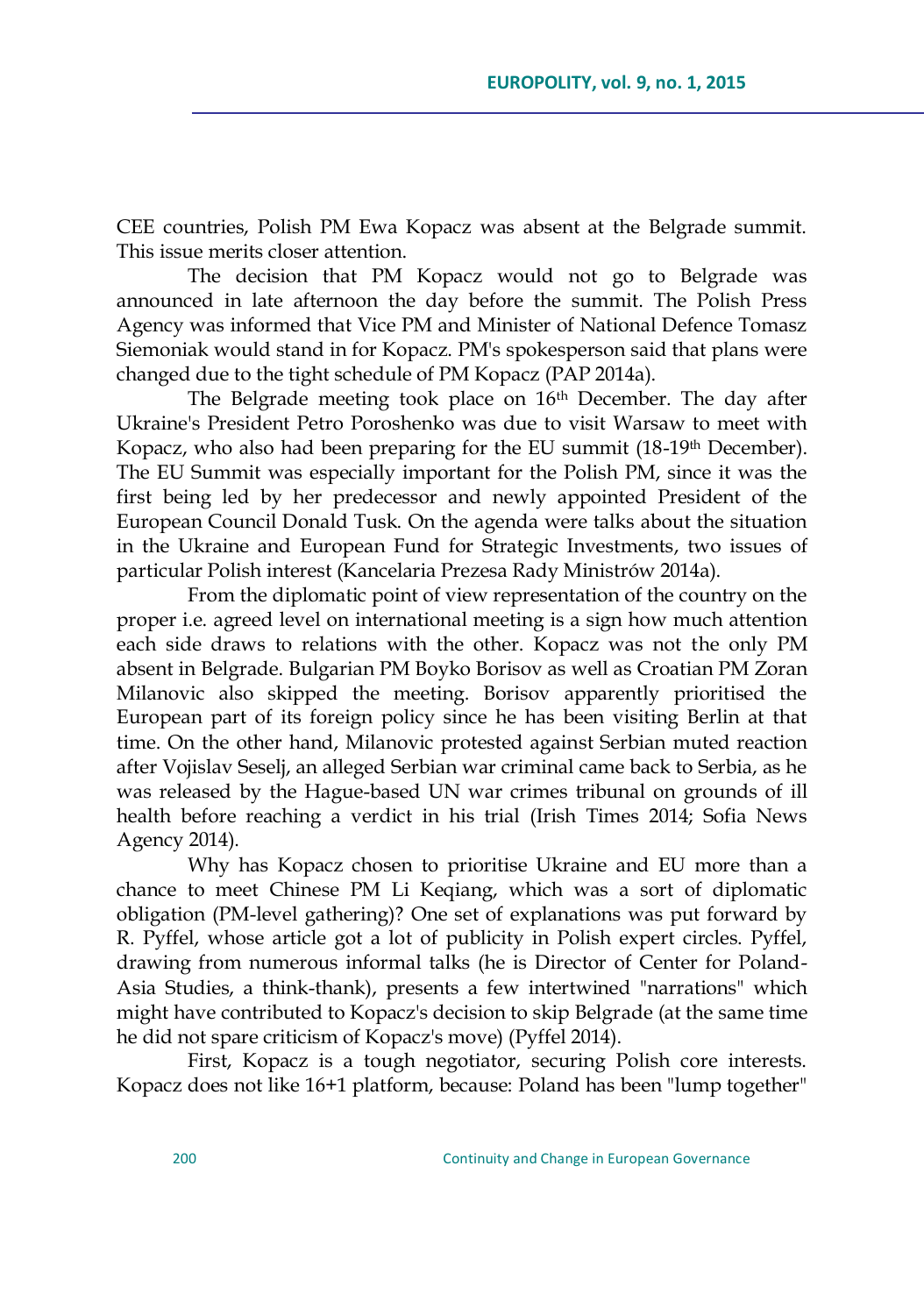with countries, whom it shares no common interest with; she does not want to further antagonize Brussels and keeps oriented towards West and EU; there were no spectacular breakthrough in China-Poland relations, while problems with COVEC still lingers; Chinese proposals are not in line with the Polish and European reality. All in all, Kopacz is not afraid of the world's number two superpower, exudes confidence and is ambitious.

Second, Kopacz is not well versed in foreign policy making and lacks competent advisers. Thus, owing to the "shamefully weak position of Asia and China pundits in state structures" there is no such thing as PM Kopacz being "tough negotiator". Quite adversely: his absence in Belgrade has been a result of "disastrous negligence".

Third, due to domestic political instability, Kopacz was focused on the consolidation of power after Donald Tusk's dispatch to Brussels, fighting with an obstructive opposition and dealing with protests of various social groups (miners, doctors, supporters of the idea of allegedly rigged local elections).

Fourth, Kopacz's decision was influenced by political infighting in the ruling Civic Platform (PO). There are three main factions in PO and leader of one of them – Grzegorz Schetyna, was appointed as Foreign Minister. According to Pyffel, Schetyna does understand Asia and its growing role in world politics and economy, as well as incumbent President Komorowski does. On the other hand, Rafał Trzaskowski, Kopacz's confidant, has been designated as vice Foreign Minister for European affairs. In this interpretation, Trzaskowski is Kopacz's man in MFA thereby EU has priority. Moreover, by not participating in Belgrade summit, Kopacz wanted to undermine Schetyna's Asian field of experience.

Fifth, part of the blame is on the poor condition of democratic system, where politics becomes part of the show-business, the line between elites and masses blurs so as to no one can distinguish between significant and nonsignificant events. That said, PM's non-attendance in Belgrade has not stirred up controversy in Poland since it has just gone unnoticed by the mainstream media and political experts.

Pyffel's explanations are convincing but are all based on informal sources and thus cannot be independently corroborated. In this case, I would like to present different account of Polish stance on 16+1. I would argue that the Ukraine crises plays a prominent role in formulating Polish foreign policy regarding the 16+1 forum. Next, Kopacz would like to show China that she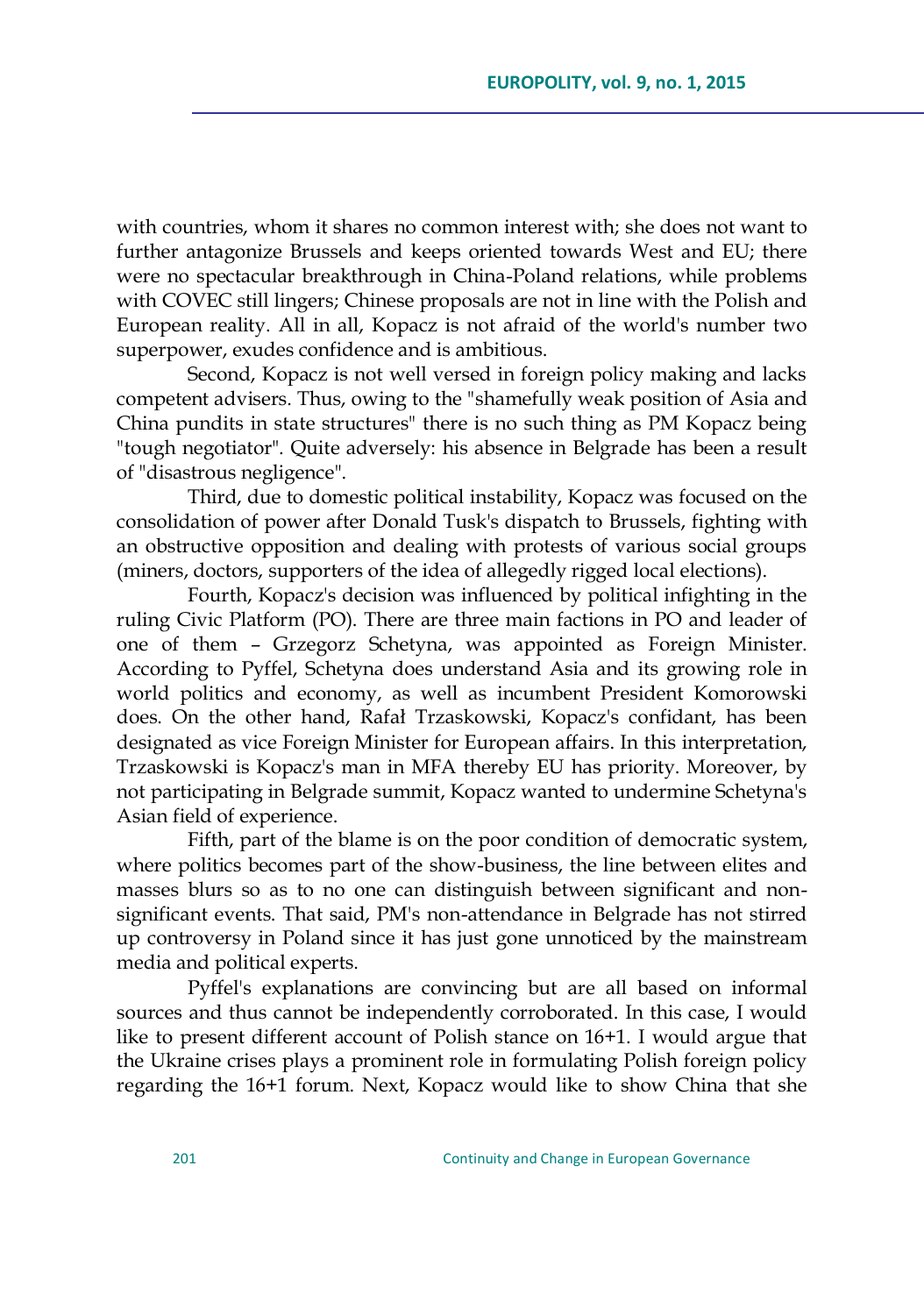values domestic issues more, when Poland faces instability in its immediate vicinity, while China, wittingly or not, drives a wedge (16+1) between "old" and "new" EU countries. For Poland, EU unity on all fronts, especially towards Russia, in times of the most profound security crisis since the Cold War is of utmost importance for Polish core interests.

#### **5. UKRAINE, POLAND AND 16+1**

First of all one should look into official statements from the last 16+1 forum in Belgrade (December 2014). There are two of them from the Polish side: the article signed by PM Kopacz for the Serbian press agency Tanjug and the Siemoniak's speech delivered during the Belgrade summits plenary session.

What stands out in Kopacz's article is how different it is from articles written by other 15 CEE PMs. All of the fifteen articles underscore the unique qualities of particular countries as suitable places for Chinese investment such as sound legal system, trade zone incentives, good transport infrastructure, low wages, etc. (Tanjug 2014). Without exception they sound like promotional materials released by national investment agencies, completely passing over political issues. It is not surprising, given the fact that CEE countries compete for Chinese investment. But Kopacz's piece is by no means of "promotional character" and solely touches upon political matters. It may be described as a roadmap of Polish expectations for future Sino-Polish cooperation in the 16+1 format. Simultaneously, which is the crucial point, Poland used the 16+1 meeting to communicate its criticism, in a veiled form, of Chinese official stance on the Ukrainian crisis (it will be examined later).

Particularly meaningful is the opening sentence of Kopacz's piece (repeated later using the same wording): "Europe and East Asia are the two poles of stability, peace and growth within Eurasia. We are bound to conduct a substantial dialogue on security, international law and restrains of the use of force in international environment" (Tanjug 2014). Subsequently, Kopacz writes that Poland wants to focus on "four strategic areas of common interest": politics, communication and infrastructure, investment and finance, green growth. The area of politics is described as a "common concern for our [CEE's]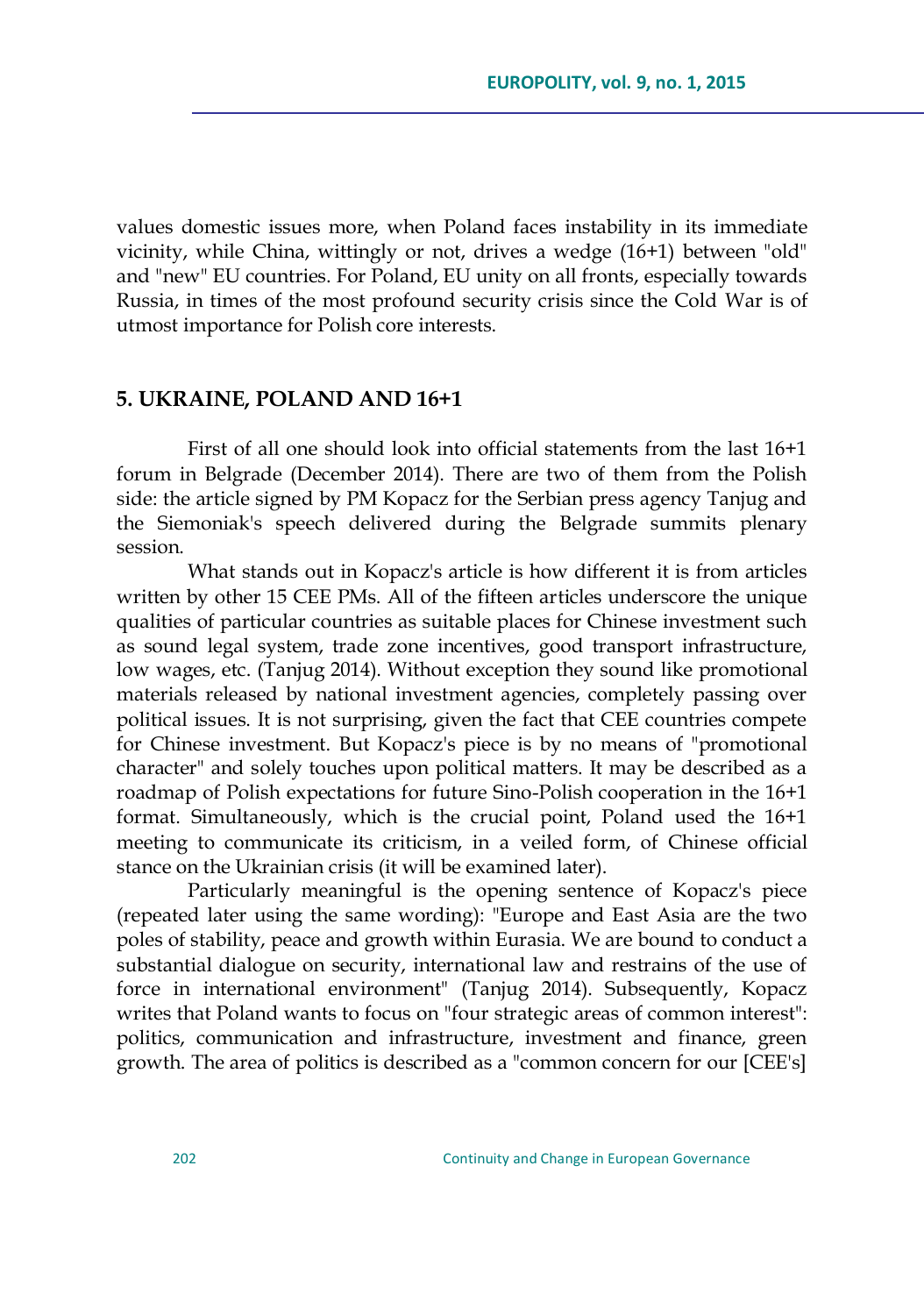neighbourhood" and theopening sentence is repeated as an elaboration of this point.

Siemoniak's speech at the plenary session was even blunter, since he pointed out Russia openly:

"[16+1 platform] is also a political commitment, which acquired particular significance in the face of deterioration of the security environment in our neighbourhood. Recent Russian actions, among other things, showed that norms of international law, development of which took great pains, are not given once and for all. Continuous efforts for building peaceful relations among nations are indispensable. Thus, 16+1 format should become a part of wider Europe-Asia dialogue for peace, stability and development. In a globalizing world our fate is tightly intertwined and responsibility for common future indivisible" (author's translation, MON 2014a).

The content of the above statements begs the question why Poland conveyed its dissatisfaction at the occasion of the forum, the main aims of which are to increase economic cooperation and people-to-people ties.

Firstly, Chinese engagement in Ukrainian conflict resolution seems to be assessed in Warsaw as unsatisfactory. In 2014, Poland become the only EUand NATO-member country which borders with both Russia (Kaliningrad Oblast) and Ukraine, on the territory of which open hostilities are happening, not seen in the region since the Balkan conflicts in the 90's. Political instability behind its eastern border directly affects Polish security interests. As the Polish National Security Strategy from 2014 says "The reassertion of Russia's position as a major power at the expense of its neighbourhood, as well as the escalation of its confrontational policy, an example of which is the conflict with Ukraine, including the annexation of Crimea, has a negative impact on the security in the region". Consequently "an enhanced cooperation between sub-regions of Europe in the area of security, including defence, will remain favourable from the political and economic perspective. However, it cannot replace allied and pan-European solutions in this regard" (National Security Bureau 2014, p. 21)

Although the annexation of Crimea stands in contradiction to Chinese core interests (no interference in internal affairs, respect for sovereignty and territorial integrity), Beijing distanced itself from the events in Ukraine and officially holds a neutral position. In official statements China "respects Ukraine's sovereignty and territorial integrity", urges "all sides in Ukraine to explore ways to dissolve the crisis through political dialogue", calls "on all parties to keep calm and exercise restraint so as to resolve disputes through dialogue and negotiations" but also maintains that "it is not by accident that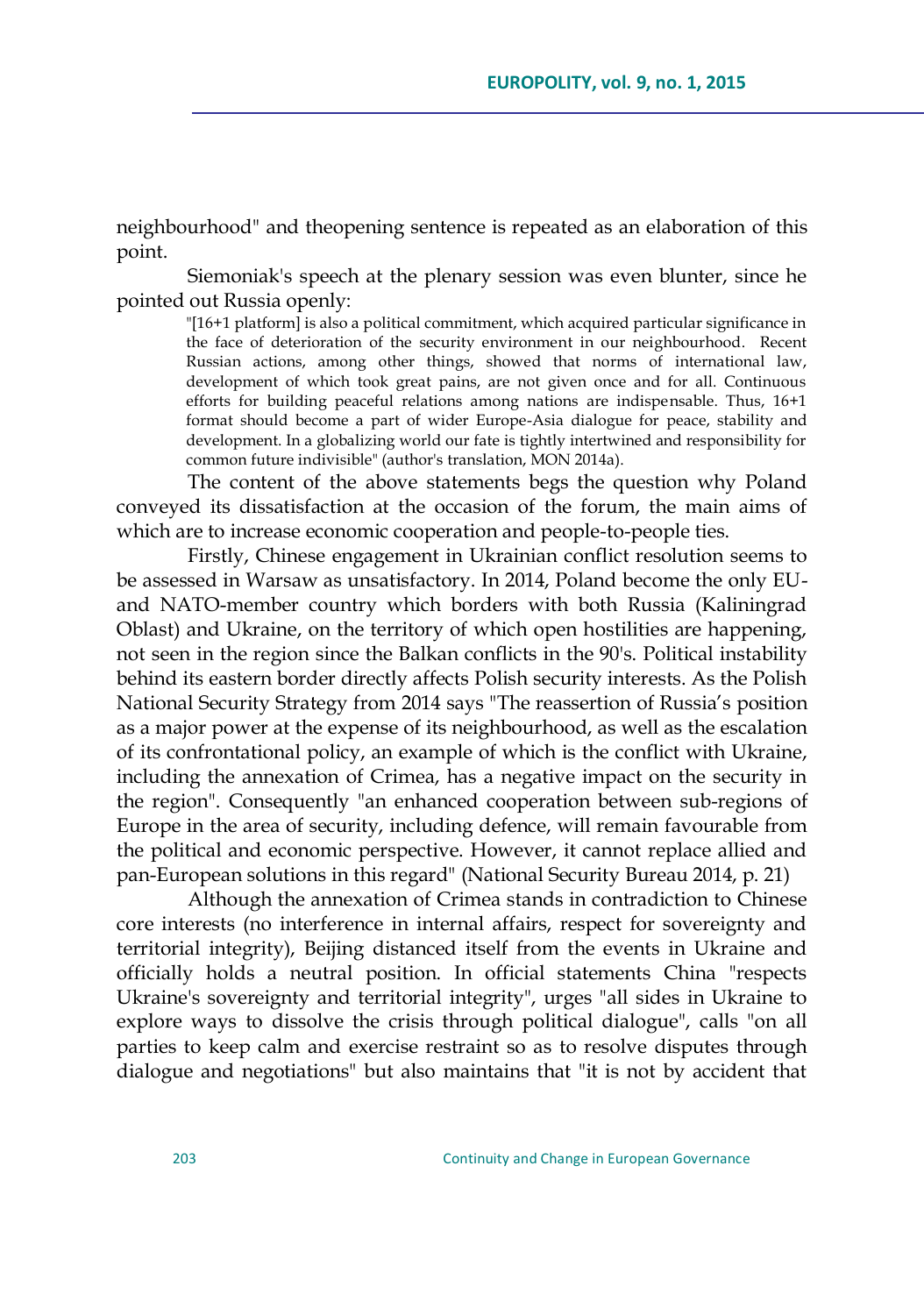the situation has reached this point" or "A proper settlement of the Ukrainian issue requires a favourable external environment" (Xinhua 2014a).

All in all, China tacitly sided with Russia ("kind neutrality"), which has not caused Western backlash against Beijing. Yet, China is said to be the biggest winner of Ukrainian crisis, which PRC has used as a leverage to strengthen its position in relationship with Russia. From the Chinese point of view, hostilities on the Ukrainian soil turn the US attention and resources away from their pivot/rebalance to the Asia-Pacific region. But most importantly, Russian strategic options have narrowed and the Russian economy is to become more reliant on China, since the latter did not impose sanctions on Russia, as US and European countries did. Being cut off from western capital markets, Russian firms turn to Chinese banks for lending. Finally, after ten years of negotiations, China and Russia signed in May 2014 a 30-year gas contract. Thanks to the Chinese' favourable bargaining position, the terms of contract, although not disclosed, are said to be highly favourable for Beijing (Barret 2015; Jiang 2015; Lubina 2014, p. 363-379; McDermott 2015).

There are three publicly available accounts of talks between Polish and Chinese authorities regarding Ukraine. On March 5th 2014 Polish FM Radosław Sikorski spoke with his counterpart Wang Yi, 8 days later PM Donald Tusk, on his request, had a telephone call with Li Keqiang. Finally, in September Siemoniak and his Chinese peer, Minister of Defence, Wanquan Chang "talked about current political-military situation in CEE and East Asia". Accounts of the conversations differ and reveal a gap in the precedence of interests in both capitals. For example, the Polish press release after Tusk's call suggests that conversation was almost all about Ukraine, since economic matters were summed up in only one sentence at the very end (18 words from the 159, English language release). On the other hand, the Ukrainian part of Chinese press release was placed in the last paragraph and constitutes about ¼ of the whole. Wording differs in some places, e.g. Chinese version does not state that "Li Keqiang shared the concern of the Polish government, saying that the situation is very serious" (Kancelaria Kancelaria Prezesa Rady Ministrów 2014b; MFA f; MFA PRC 2014 a,b; MON 2014b).

Sikorski's and Tusk's conversations were held while Russians were conducting their operation to capture Crimea. All three of conversations, apart from differences in wording, do not suggest any huge (and publicly asserted) discrepancies: both capitals toe their respective line. Still, the Polish message in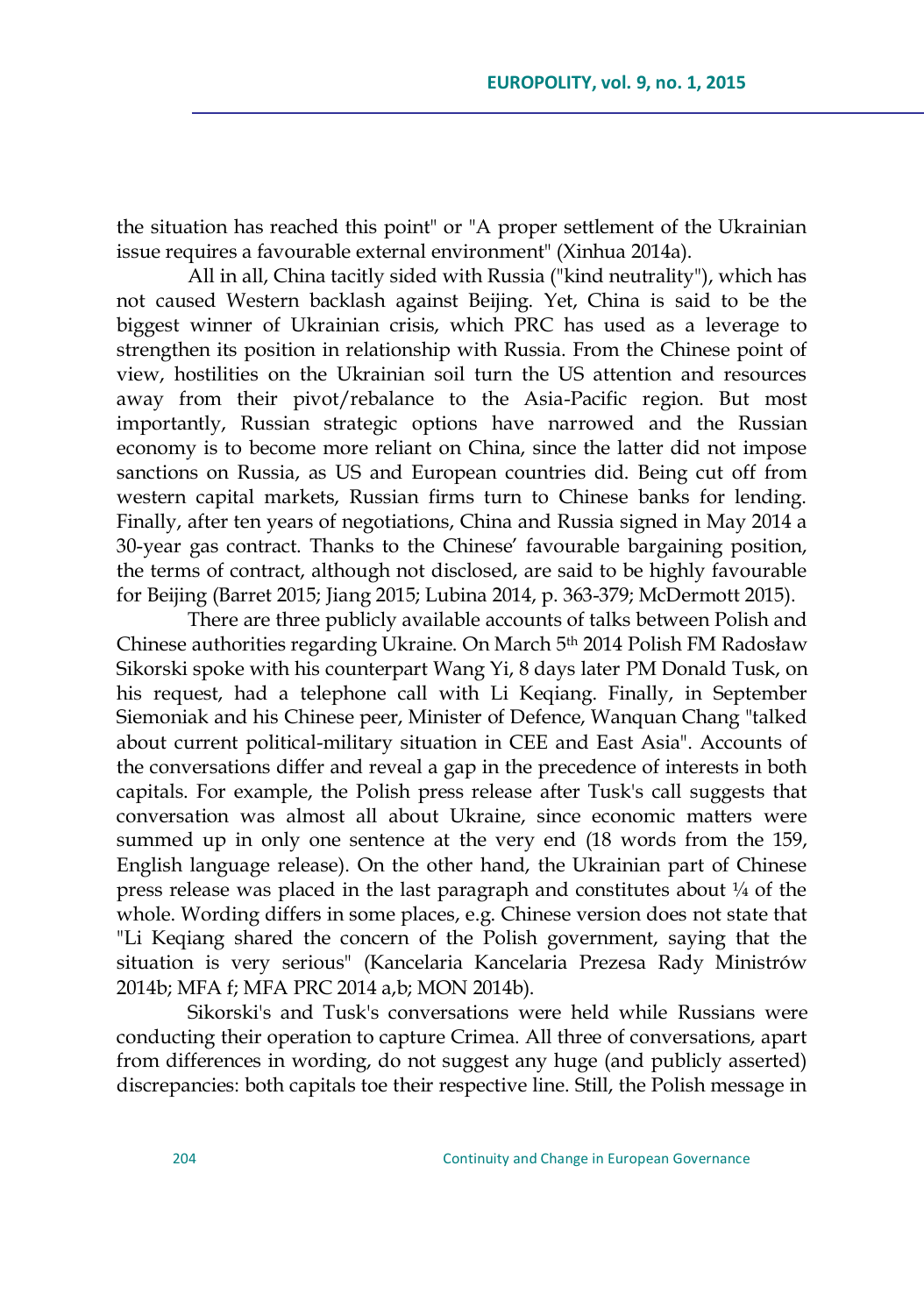Belgrade combined with Siemoniak's official capacity in Belgrade as Vice PM, as well as Minister of National Defence was notably strong. I would argue that Polish concerns are rooted deeper. The probable answer lies in a lack of consensus in the EU national capitals about how to respond to Russian belligerence and the unexpected Chinese factor.

Poland is thought in the EU to be the most prominent "hawk" in dealing with Russia. From the Polish perspective, Warsaw is not "hawkish" but those who oppose to firm policy toward Russia (continue sanctions, increase diplomatic pressure etc.) are "dovish". Among EU countries those which insist on more "dialogue" with Russia, i.e. a softer approach are: Cyprus, Serbia, Italy, Austria, Greece, Slovakia and Hungary. The latter two, along with Czech Republic, are part of Visegrad Group (V4). V4 as a whole issued principled statements about the Russian role in the Ukrainian conflict, but common V4 statements were more resolute than those released unilaterally by Slovakia and Hungary. Such a national approach dilutes the message, makes it incoherent and eventually weakens, in Polish perspective, the combined strength of V4 (Gniazdowski 2014; Groszkowski 2014a; Rodkiewicz and Wilk 2014; Sadecki 2015).

To make the matter worse, there are signs that theCzech Republic "drifts to the East" too, which, if it is to materialize, would put Poland's position in V4 on the spot (Gazeta Wyborcza 2015).

In short, we can observe a growing rift between Central European countries: one group, led by Poland, postulates augmenting the eastern NATO flank and more sanctions to reign in Russian behaviour, while the other group accepts arguments of the latter only at face value and criticises them openly. As analysts from the Polish OSW think-thank says "Different perception of the threats (…) as well as different expectations from NATO will severely impede cooperation in the field of security and defence in V4" (Gniazdowski, Groszkowski and Sadecki 2014).

At the beginning of 2015, V4 was also weakened by the Slavkov Declaration, signed by Austria, Slovakia and Czech Republic, which was the most vocal proponent of this format. Polish analysts point out that Slavkov format may be "troublesome" and definitely is a "challenge" for V4 (Groszkowski 2015; Kałan 2015).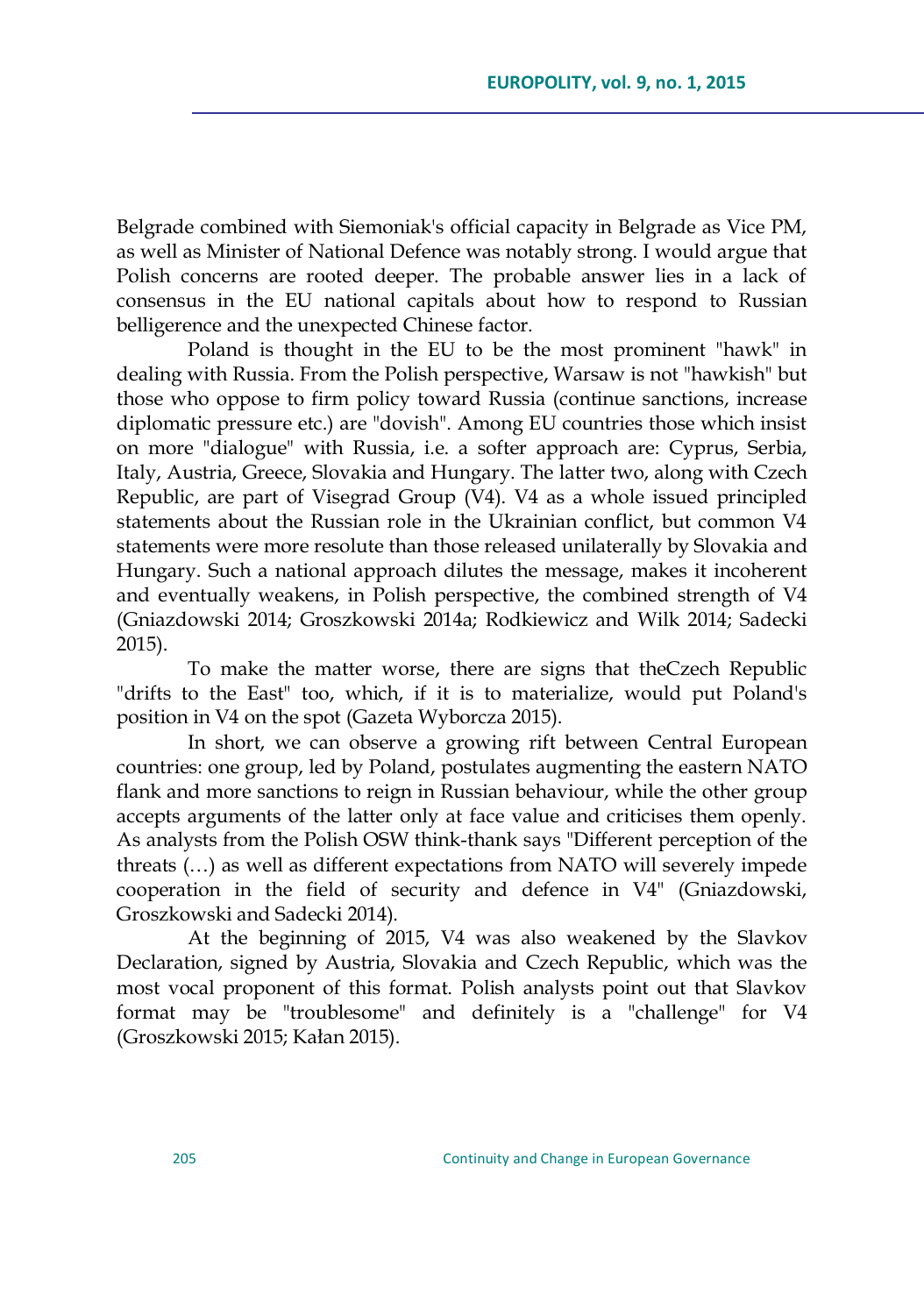Where does China fit in this picture? I would argue that Warsaw may have noticed there is no coincidence that countries adopting a "softer" attitude towards Russia are also more Chinese-friendly on multiple fronts.

Hungarian courtship of China is well documented in literature so I would not elaborate (see e.g. Horváth 2014; Kałan undated). Relatively new are the Czech overtures of friendship towards China. Since 2012 Czech Republic contacts with China gained momentum, which translates into a retreat from patronising China on human rights issues and de-politicization of bilateral relations in favour of developing business links. It is argued that Czech Republic "the current Czech ‗China-policy' seems to have moved towards the most China-friendly [in V4], second only to Hungary" (Groszkowski 2014 b; Lavicka 2014; Turcsányi, Matura and Fürst 2014, p.130).

A similar approach seems to be applied in Slovak diplomacy. It is argued that neither left- nor right-wing Slovak governments "are prepared to sacrifice their economic goals for the ideological and value-oriented goals and they are willing to restrain their positions, believing this influence economic outcomes of relations", which places Slovakia in an accommodating position regarding relations with China (Turcsányi 2014).

Italy was the second largest recipient of Chinese investment in Europe in 2014 and, since the turn of the century, the fifth country in Europe which has attracted the most Chinese investment (\$5.6bn). Taking into account Italy's economic problems, especially high levels of public debt, Rome is unlikely to undertake actions which would alienate China. The same may be attributed to cash-strapped Cyprus, which was picked as a "slacker" in ECFR's 2015 Scorecard for pursuing bilateral relations with China at the cost of common EU policy (Baker and McKenzie 2015).

Serbia holds a key position on the Balkans as a transport route for Chinese goods shipped from the Greek port Piraeus. At the last 16+1 summit, agreements related to construction of Belgrade-Budapest High-Speed Railway (HSR) were signed. In addition, China does not recognize Kosovo's independence, which may be a useful argument for Serbian diplomacy.

Greece occupies a key position in the Chinese New Silk Road "one belt, one road" concept: the bulk of sea-borne goods originating from ports of southern China would be re-imported to CEE from Piraeus via above mentioned HSR. The new Greek leftist government sworn in January 2015, however, announced it was halting all of the privatisation schemes all around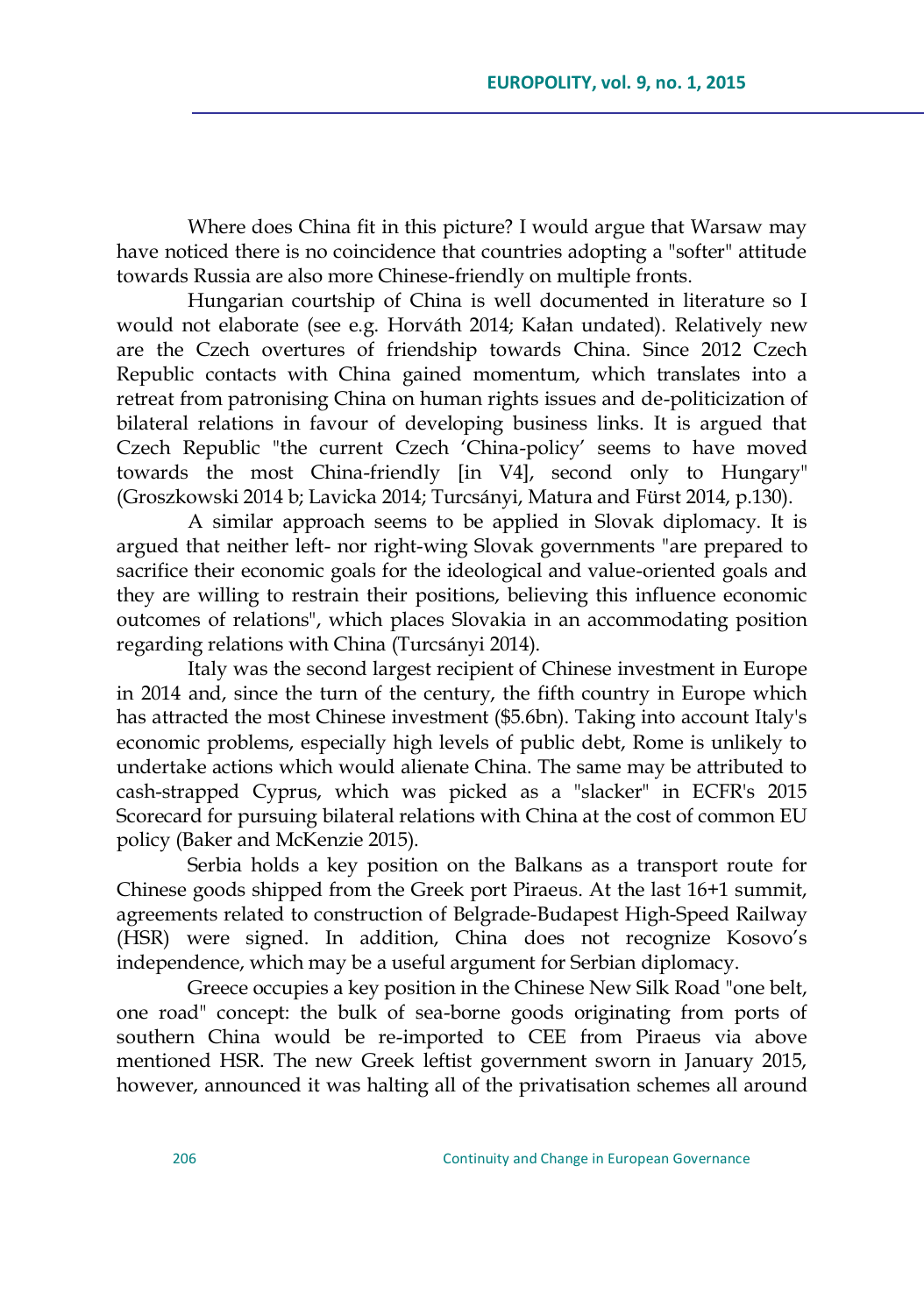the country, including Piraeus, a few piers of which are operated by COSCO, a Chinese firm. COSCO is short-listed for buying the majority stake of Piraeus, thus the Chinese were confused, since their plans for key transport hub in southern Europe has been brought into question. Yet, late in February both sides agreed that the privatisation of Piraeus would continue as scheduled, so Greek actions may have been aimed at extracting some concessions or help for the Greek economy (Xinhua 2015a).

Jumping to conclusions, Chinese strategy to play an important role in the various EU countries, including those officially seeking to join the EU and possessing candidate status, like Serbia (but also Montenegro, Macedonia and Albania), "might secure Beijing's long-term presence in the region and a continuing cooperation with the enlarged EU in the future" (Financial Times 2014). One of the Chinese experts writes explicitly that "in the course of China's negotiations with the EU over the bilateral investment accord as well as the building of an FTA, CEE countries, which have open markets, are expected to be the driving force in pushing forward the talks between China and Europe" (Liu 2014).

Such a tactic assumes that intra-EU negotiations over issues concerning China would be harder for countries like Poland, which opt for unified approach. Still, most worrisome for Warsaw might be the seeds of discord in the V4 which may harm Visegrad's potential cooperation with China. The situation may become grim, at least in theory.

With respect to its external activities, the V4 relies on "V4+" format, which in its Asian dimension is successfully developed with Japan, South Korea and (from February 2015) with India1. In addition, the program of the Slovak Presidency in V4 (July 2014-June 2015) stipulates developing V4 relations with China. For the start goals of the V4+China cooperation are quite modest and low-key:

 $\overline{a}$ 

<sup>1</sup>Note on source regarding V4+India cooperation: As of 13.03.2015 I came across only one source of information concerning V4+India, namely a tweet from Michał Kołodziejski (@mikolodziejski), vice director of Asia-Pacific Department at Polish Ministry of Foreign Affairs, from 27th Febr 2015, which I translate in full: "[I am] In Bratislava at the meeting inaugurating Visegrad Group (V4)+India format. After Japan and Korea [India] is another country appreciating V4".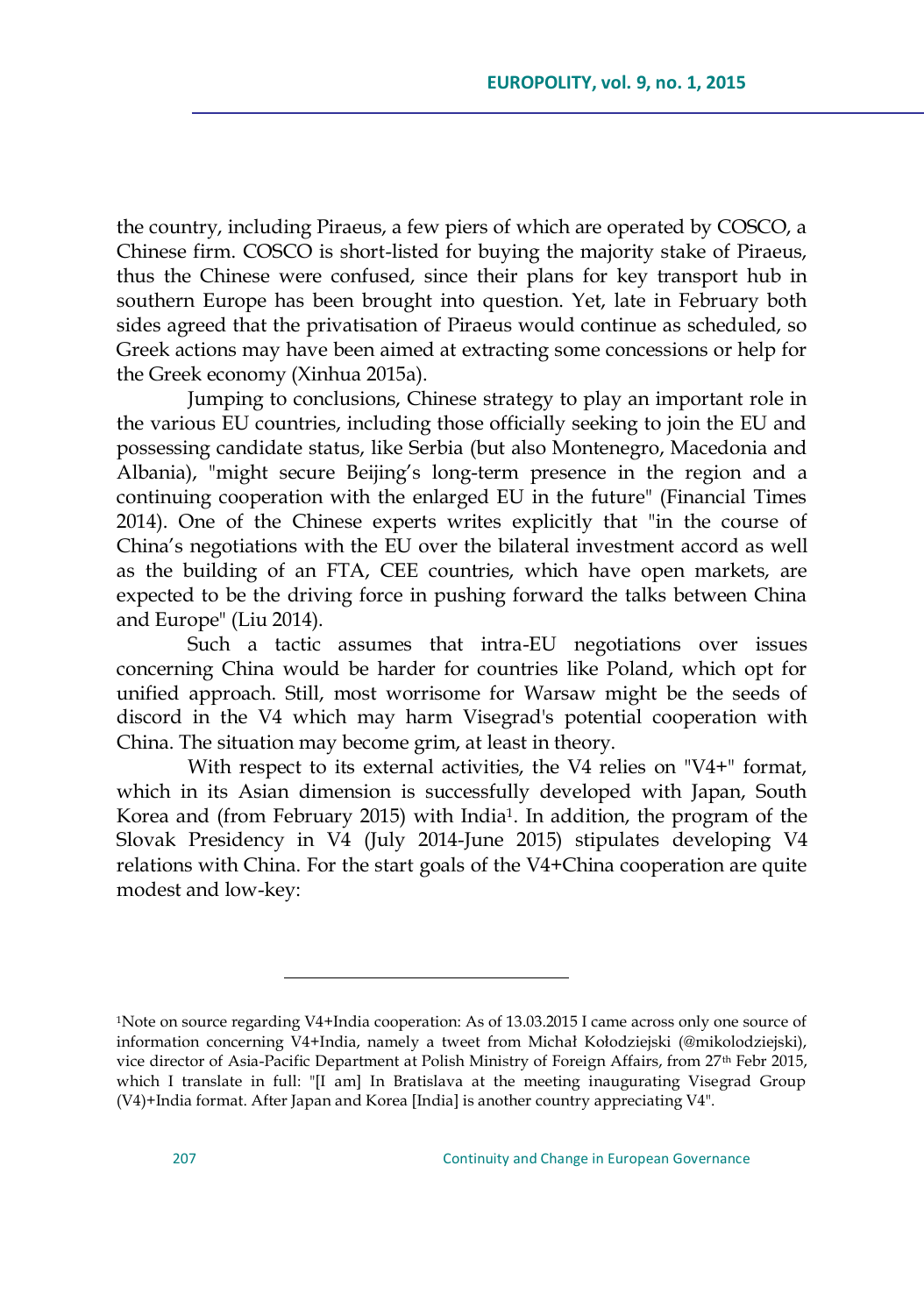- enhancing cooperation in the preparation and adoption of joint measures to eliminate the phenomenon of the undervalued price of textile goods imported from China and other Asian countries;
- joint projects of scientific and technical cooperation and funding the mobility of research and development staff;
- V4+China—Seminar on Science and Technology envisioned in 1st half of 2015;
- The *Protocol on National Cooperation in Tourism between Ministries Responsible for Tourism in the V4 Countries* will be signed including common position to memorandum on cooperation with China (signed on  $18<sup>th</sup>$  Feb. 2015);
- Expert dialogue focusing on specific areas of possible cooperation on an ad hoc basis with China could be launched as well (Program of the Slovak Presidency 2014).

During his visit in Beijing in February 2015, Slovak Deputy Prime Minister and Minister of Foreign and European Affairs Miroslav Lajčák said: "we will seek to initiate V4+China dialogue. We believe that it could grow into a basis for regular talks". Slovak official press release underscored that "Minister Lajčák and his Chinese partners also agreed on the beginning of more cooperation in the V4 + China format" (SR-China 2015; Lajcak 2015). Yet, Chinese press releases omitted any references to V4 (Xinhua 2015b; MFA PRC 2015 c).

Given the de-facto Polish pre-eminence in V4, Warsaw's voice would be heard should the V4+China forum convene. From the Polish perspective, it would be more convenient to deal with China through the V4. During talks with Chinese scholars in Warsaw, one of Polish diplomats said that it would be easier to talk with China in groups of countries which have more in common. Scholars argue that Chinese MFA does not support V4-China forum, since it would diminish the value of 16+1 meeting "as a transaction cost reducing tool, which gathers sixteen leaders at once". Moreover the very reason why a common V4 standpoint vis-à-vis China is unlikely to materialize is rivalry for Chinese good will between particular countries (Turcsányi, Matura and Fürst 2014 p. 133).

Polish diplomacy seems to perceive this problem quite adversely: because there is rivalry, the coherent common front would not materialize. Hence statements like this issued at the occasion of Belgrade summit.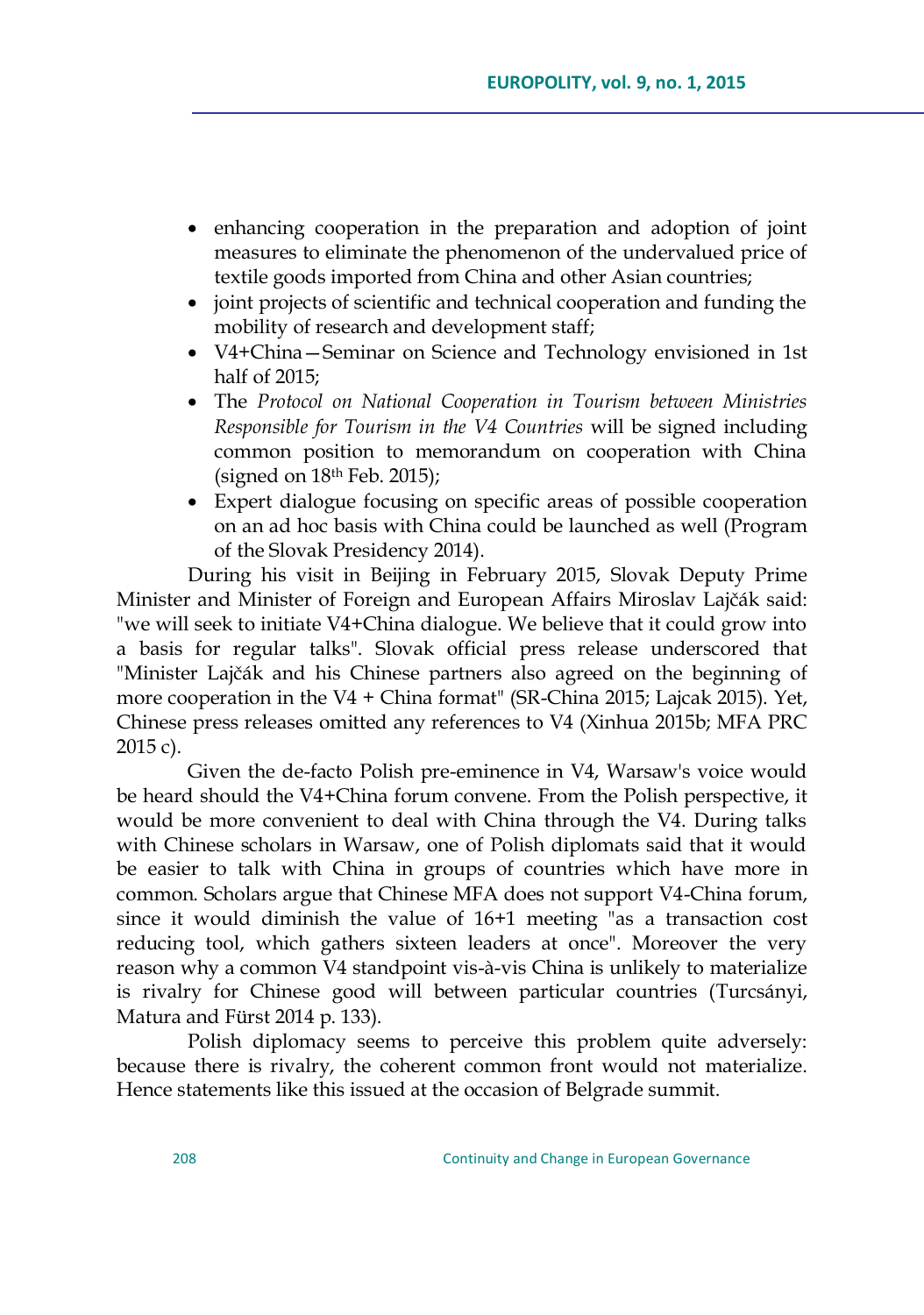The Russian factor matters too, since there is at least one proof that China takes advantage of the diminished Russian presence on CEE markets. The Slovak Spectator, citing Pravda daily, says that "Chinese companies, together with local players, can fill the gap left currently after Russian firms which are pulling out of Slovakia because of sanctions imposed by European authorities in connection with the Russian-Ukrainian conflict", mentioning possible projects in area of transport infrastructure and energy, the sectors of particular Chinese interest in CEE (The Slovak Spectator 2015).

At the same time Chinese firm COVEC, the construction arm of which failed to build two parts of A2 highway in Poland, came to terms with Polish authorities (has already paid bank guarantees and is close to begin the negotiations about contractual fines) in order to start from scratch on the European market (Money.pl 2015).

A lack of consensus among V4 regarding China undermines the argument that "China understandably wants to control to some extent EU internal decision making and the V4 plays important role here with the number of members of the European parliament larger than the one of Germany and an equal voting power in the Council of the EU as Germany and France combined" (Turcsányi, Matura and Fürst 2014 p. 137). Still, these votes or influence dissipates if there are three different groups in the four-country Visegrad Group (in descending order of support for China): Poland, Slovakia, Czech Republic and Hungary. Another argument of the same authors, who admit that geopolitics might be in play should China become interested in V4, is not obvious given Crimea/Ukraine events: "China is aware that the space between Germany and Russia has been historically very sensitive and it might be interested to preserve its stability (...) also possibly to check any potential Russian rise which would be geopolitically threatening to China". Chinese posture is purposefully equivocal in this regard, not only because PRC sees Russian actions defending its "inherent" sphere of influence in the "close neighbourhood" as partially justified due to possible similar problems in its own backyard (Godement 2014).

After extracting huge concessions from Russia, which agreed to pay a hefty price of creeping vassalization, China, when the crisis would show signs of spiralling out of control, may step in as "responsible stakeholder" to rein in Russia on the one hand and on the other, to formally legitimize in front of Kremlin, appeal to e.g. "Western common sense" and urge the West to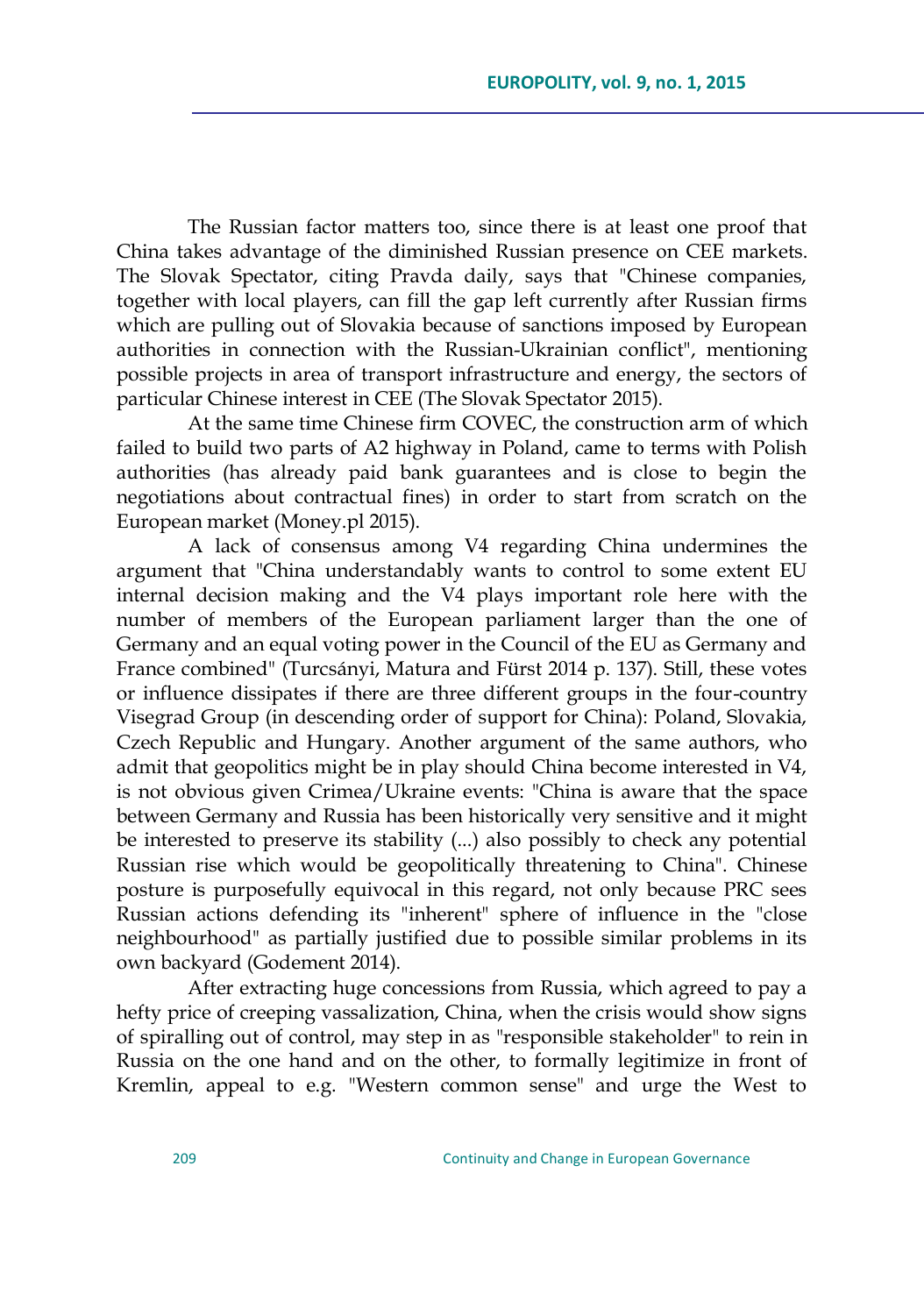recognize Russian interests. Hence there is a lot of room to manoeuvre for China, from economic to political engagement, but the latter approach may, and only may, be used as a last resort.

Accordingly, the Polish stance during the Belgrade summit exemplifies an inevitable, looming and presently inconvenient truth for China (owing to the unfinished but prioritised internal reforms): sooner or later China will have to take on responsibility for global issues on par with other global or regional powers. Beijing's web of interests is global, so regional security issues cause more and more harm those interests. From the Polish point of view, the Ukrainian case would be ideal for China to start exercising more involvement, hence contributing to conflict resolution. Beijing prefers a cautious, step-by-step, case-based approach. For now stakes are not high for PRC, as were for instance in Sudan, where China helped (or even brought about) to broker a deal between south and north, or are in Afghanistan, where China actively mediates between the Taliban and government. Should China feel some of its interests would be in peril, she would act.

5.1. Unexpected Chinese engagement in gas transmission systems in Poland and Ukraine

Surprisingly as it may seem, there are signs of Chinese engagement in helping Ukraine to diversify its gas supplies away from Russia. These actions are not publicized, although they are convergent with Polish foreign policy goals regarding the creation of a stable situation in Ukraine.

In 2012, China set up the China-CEE Investment Cooperation Fund (governed by EXIM Bank) with seed money of 500 million USD (1st phase) and the second phase worth 1 billion USD was rolled out in 2014. In September 2014, finalisation of the important transaction was announced: after the merger of assets from the privately owned Polenergia group being acquired by Polish Energy Partners (PEP) the new company Polenergia S.A., (PLC) emerged. China-CEE Fund owns 16% stake in Polenergia, a vertically integrated utility from the energy sector controlled by Polish billionaire Jan Kulczyk. One of the planned investments of Polenergia is a project covering the construction of gas pipeline Bernau-Szczecin, which will connect Polish gas market with the network of gas pipelines in the Western Europe as well as with Polish first LNG terminal in Świnoujście, markedly increasing Polish energy security. The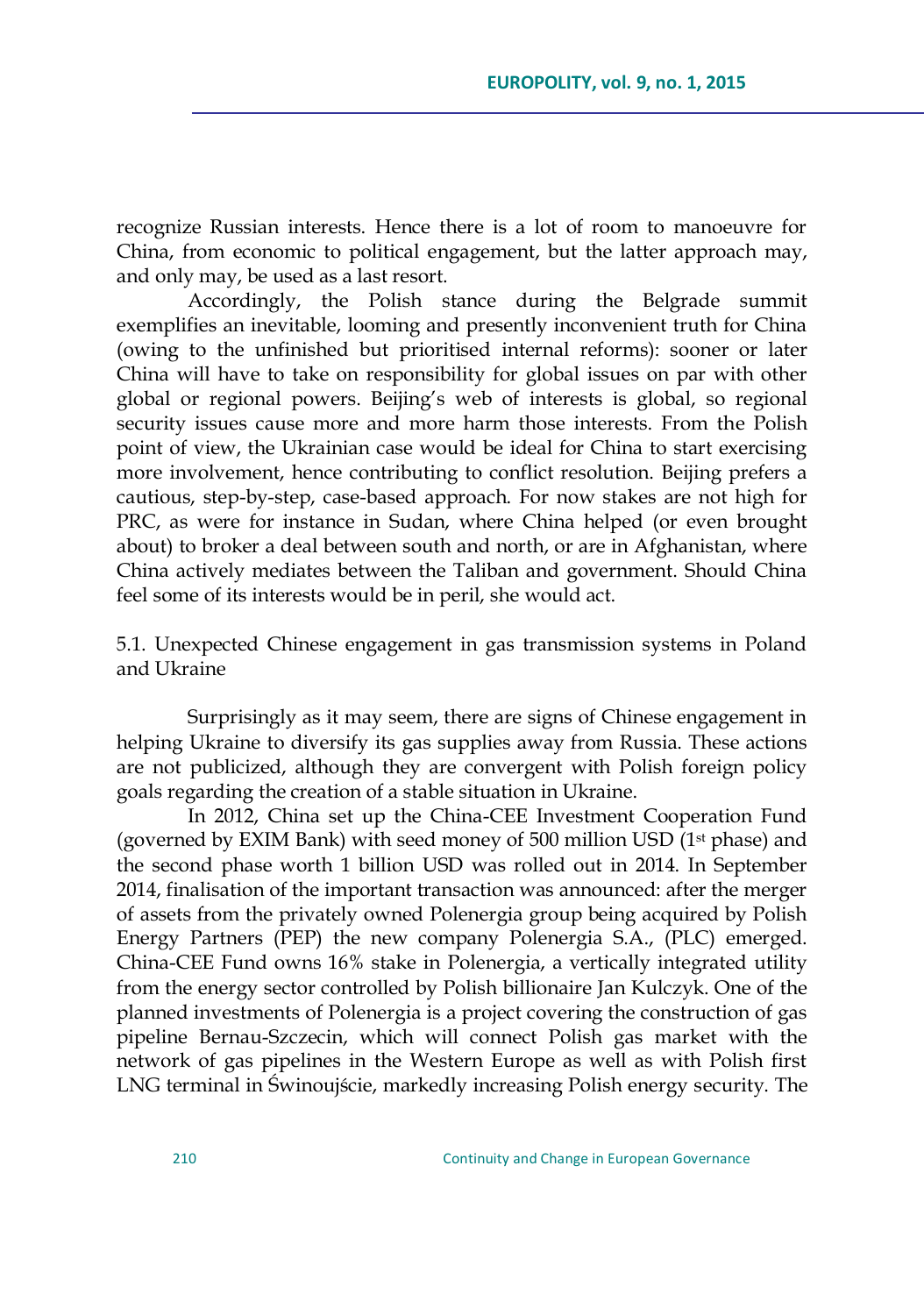project is planned to be completed and commissioned in 2018 (Polenergia, CEE Equity 2014; PAP 2014b). Moreover, Polenergia is interested in building a gas pipeline (interconnector) from the Poland-Ukraine border to Ukrainian gas magazine Bilcze-Wolica (to be completed in 2018-2019), so constructing a connection between Polish and German gas pipelines is a prerequisite for connecting European and Ukrainian gas transmission systems. But most intriguing is the fact that, at the end of February 2015, China Development Bank (CDB) agreed that Ukraine can use credit funds obtained from CDB in 2012 for the coal-gasification project to finance the construction of the gas interconnector with Poland. The length of this interconnector is 110 km with a planned capacity of 8 billion cubic meters per year from Poland to Ukraine and 7 billion cubic meters from Ukraine towards Poland. The estimated cost of construction on Ukrainian territory is \$245 million (Naftohaz 2014; Ukrainian Journal 2014; RT.COM 2015). The Polish and Ukrainian governments said in January that an agreement concerning the construction of the interconnection pipeline has been already signed between national pipeline operators (Gaz-System and Naftohaz) (PAP 2015).

It is obvious that such strategic gas transmission projects (of regional if not geopolitical importance) are a delicate matter from the political point of view. When Ukraine will be connected to European gas transmission system, Gazprom's - i.e. Russian - leverage over Ukraine will diminish while Ukrainian energy security will considerably improve. Chinese involvement is particularly striking in the case of Poland-Ukraine interconnector. Already debt-burdened Ukraine might have found it difficult to find source of financing for interconnector. CDB decision solves the problem. At the same time, Chinese behaviour probably infuriates Russia, because gas supplies are an extremely useful instrument of pressure on Ukrainian government and on the other recipients of Russian gas as gas is transported to the Western and Central Europe, including Poland, through Ukrainian pipes. In fact, Chinese decisions are pragmatic since return on Polenergia investment probably will be ample and such a tacit, surreptitious kind of engagement suits Chinese interests. Russia would not criticise or lodge its representations publicly in order not to constrain its options in dealing with China, as only the Chinese are fond of helping Moscow. Subsequently, Beijing does not want to publicly raise any hopes that it might turn its back on Moscow. At the same time, while not admitting it openly, granting a credit for Poland-Ukraine interconnector is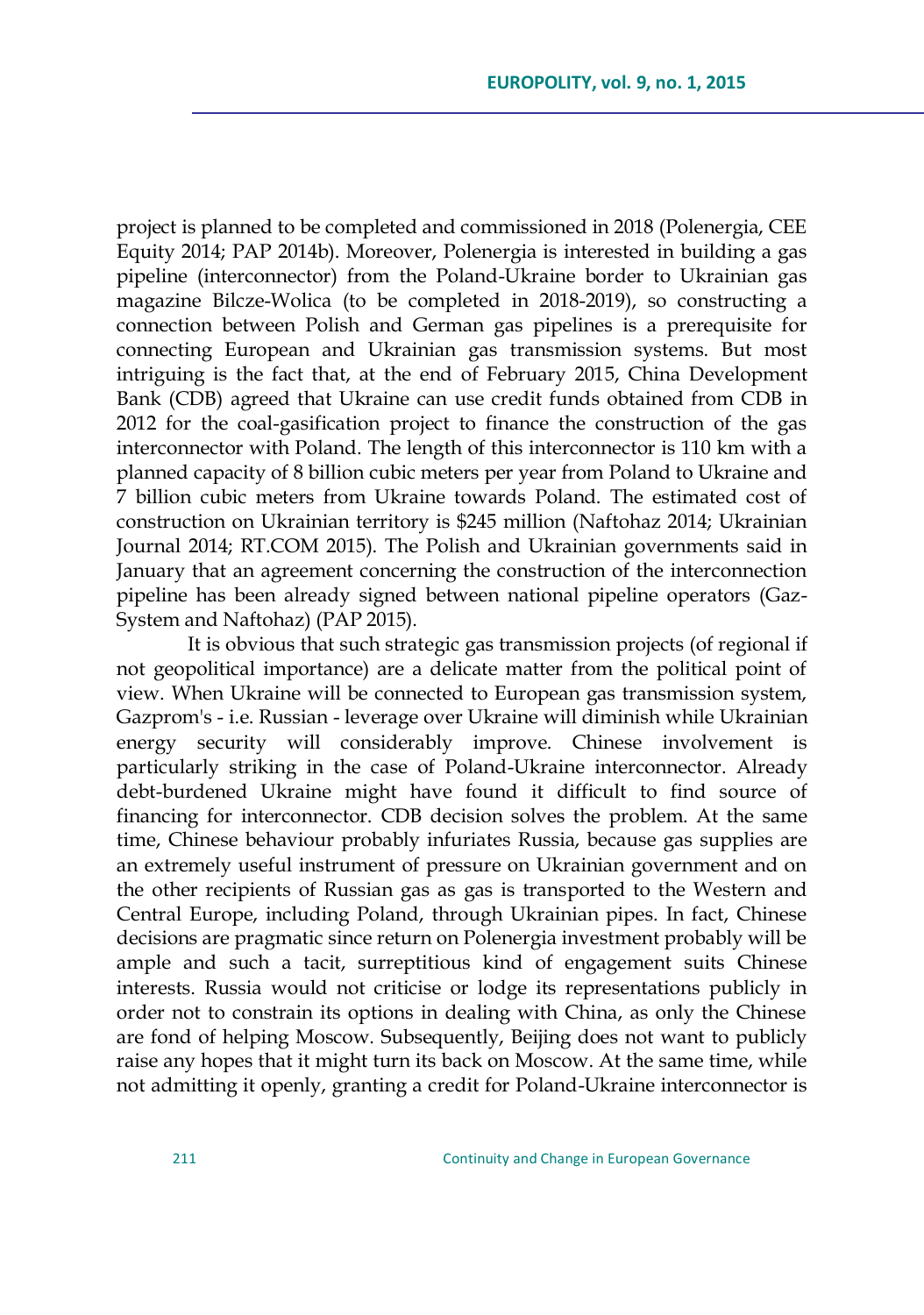precisely what the Polish diplomacy might have expected: China does not lose face while takes part in realisation of Polish foreign policy goals. Naturally, from Polish perspective, the more "constructive" Chinese engagement would be the better, but Warsaw should be prudent and down-to-earth in its expectations. China would not yield fully to Polish pressure, since Beijing and Warsaw goals are not compatible. Nonetheless, Chinese involvement via CDB is a sign of a goodwill but probably only one-time goodwill. It also remains to be seen how the implementation of the Ukraine-CDB agreement would proceed. Nonetheless, from the broader perspective, Chinese money invested in European energy systems would facilitate European integration (Mierzejewski 2014).

### **6. CONCLUSIONS**

Bilaterally, Sino-Polish relations are amicable and correct. Both countries openly states its respective expectations, there are no publicly known big rifts in their relationship. Still, in a multilateral forum Poland issues unequivocal signals that China "can do more" with respect to the biggest challenge of Polish foreign policy in 25 years, namely the Ukrainian crisis. Warsaw suggests that Chinese actions in CEE are not isolated from the Ukrainian issue. It can be argued that, to some extent, Poland wants to securitize the Ukrainian issue in dealing with China. That being the case, Polish diplomacy should not expect that China will yield to Warsaw's pressure. What is more important, probably, is that Poland wants to increase its influence Chinese awareness of the situation regarding Ukraine in CEE and Europe as a whole. Clear articulation of respective interests enhances understanding as well as trust between diplomatic partners. Warsaw's and Beijing's interests concerning Ukraine seems to be at odds, thus more surprising is the Chinese' tacit financial support for plans for the diversification of the Ukrainian gas supplies, spearheaded by Poland. Realistically speaking, Poland should not expect more, since further Chinese actions in this direction, apart from described in article, may be unacceptable for Moscow. Yet, it is an interesting case of "crossing river by touching the stones" tactics, widely used by Chinese diplomacy.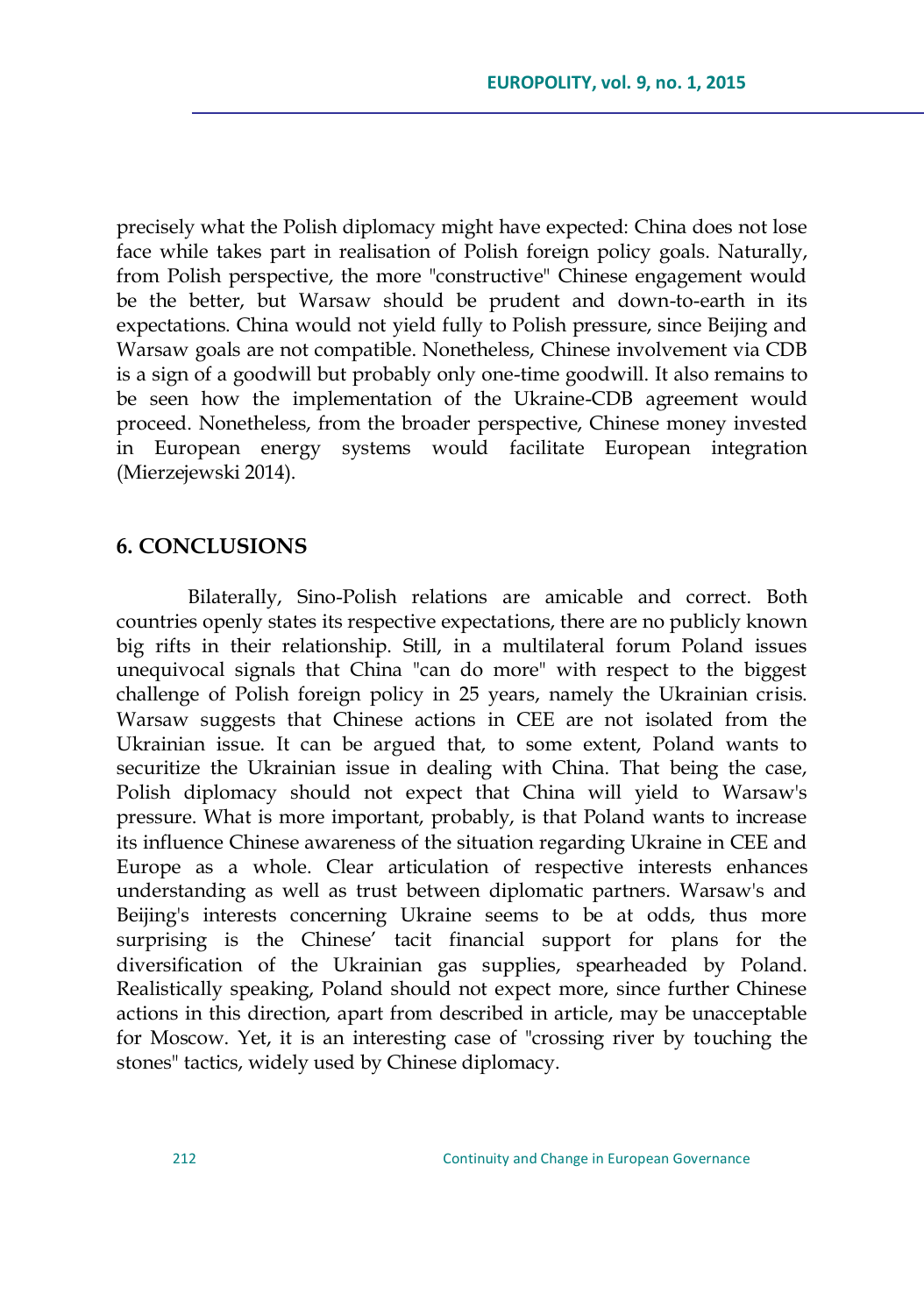## **REFERENCES**

 Barret, Clark. 2015 (February 20). Without Lips Teeth Feel the Cold? Chinese Support for Russia in the Ukraine Crisis*,China Brief* Volume: 15 Issue: 4, http://www.jamestown.org/programs/chinabrief/single/?tx\_ttnews%5

Btt news%5D=43558&tx ttnews%5BbackPid%5D=789&no\_cache=1#.VQ WLUHTvmHt.

- Baker & McKenzie. 2015 (February 11). *Chinese investment into Europe hits record high in 2014*, http://www.bakermckenzie.com/news/Chineseinvestment-into-Europe-hits-record-high-in-2014-02-11-2015/.
- Bolzen, Stephanie and Johnny Erling. 2012 (November 11), Divide, Conquer, Aim East: China Has A Sharp New European Trade Strategy, *Die Welt*, http://www.worldcrunch.com/world-affairs/divide-conqueraim-east-china-has-a-sharp-new-european-trade-strategy/eastern-europebeijing-foreign-commerce/c1s10100/#.VJv1qcCDo.
- Belgrade Guidelines for Cooperation between China and Central and Eastern European Countries. 2014. http://www.chinaceec.org/151/2015/01/27/41s5626.htm.
- Bucharest Guidelines for Cooperation between China and Central and Eastern European Countries. 2013. [http://www.china](http://www.china-ceec.org/151/2015/01/26/41s5603.htm)[ceec.org/151/2015/01/26/41s5603.htm.](http://www.china-ceec.org/151/2015/01/26/41s5603.htm)
- CEE Equity. 2014 (September 1). *Fund invests \$77m to help create Poland"s largest independent vertically-integrated energy group*, http://ceeequity.com/1\_49\_/strona/7.
- Central Statistical Office (CSO): (a) 2013 Foreign Trade Database; (b) 2014 *Działalność gospodarcza podmiotów z kapitałem zagranicznym w 2012 r*; (c) 2013 Obroty handlu zagranicznego ogółem i według krajówm I – XII 2014 r., wyniki wstępne
- ECFR. 2013. *European Foreign Policy Scorecard2013*, p. 26, 134.
- ECFR. 2014. *European Foreign Policy Scorecard2014*, p. 16. 26.
- ECFR. 2015. *European Foreign Policy Scorecard2015*, p. 118.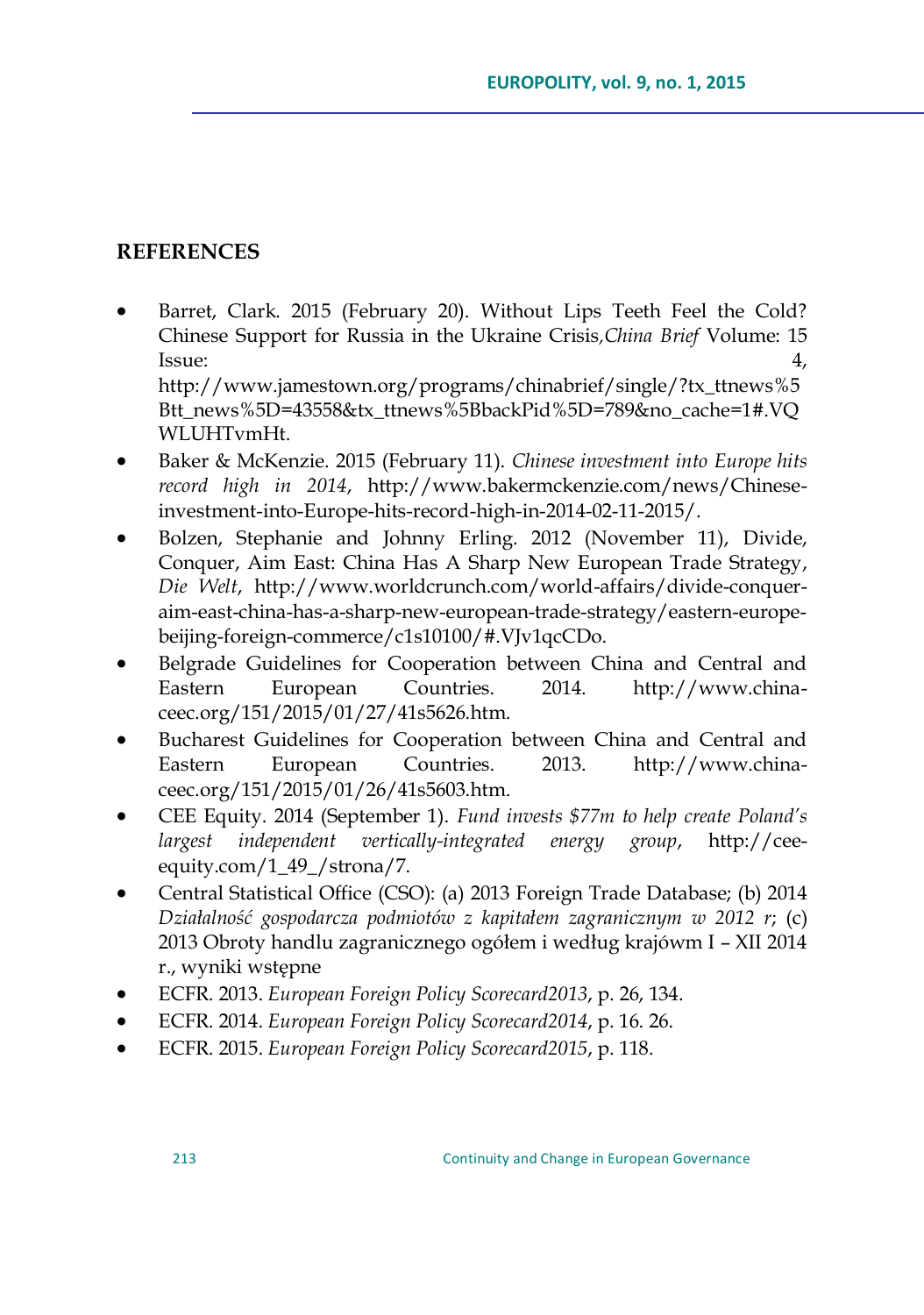- Feng, Zhongping and Huamg Jing. 2014. China's strategic partnership diplomacy: engaging with a changing world, *European Strategic Partnerships Observatory*, Working Paper 8, June 2014.
- Financial Times. 2014 (December 19). *China looks to Europe – through the Balkans*, [http://blogs.ft.com/beyond-brics/2014/12/19/china-looks-to](http://blogs.ft.com/beyond-brics/2014/12/19/china-looks-to-europe-through-the-balkans/)[europe-through-the-balkans/](http://blogs.ft.com/beyond-brics/2014/12/19/china-looks-to-europe-through-the-balkans/)
- Gazeta Wyborcza. 2015 (January 12), *Praga oddala się od Warszawy I dryfuje na Wschód*.
- Gniazdowski, M. 2014 (May 3). *Państwa Europy Środkowej i Południowo-Wschodniej wobec kryzysu na Ukrainie*, OSW, http://www.osw.waw.pl/pl/publikacje/analizy/2014-03-05/panstwaeuropy-srodkowej-i-poludniowo-wschodniej-wobec-kryzysu-na.
- Gniazdowski, M., J. Groszkowski and A. Sadecki. 2014 (September 10). *Wyszehradzka kakofonia wobec konfliktu rosyjsko-ukraińskiego*, OSW, [http://www.osw.waw.pl/pl/publikacje/analizy/2014-09-](http://www.osw.waw.pl/pl/publikacje/analizy/2014-09-10/wyszehradzka-kakofonia-wobec-konfliktu-rosyjsko-ukrainskiego) [10/wyszehradzka-kakofonia-wobec-konfliktu-rosyjsko-ukrainskiego.](http://www.osw.waw.pl/pl/publikacje/analizy/2014-09-10/wyszehradzka-kakofonia-wobec-konfliktu-rosyjsko-ukrainskiego)
- Godement, François. 2014 (December 2). *Will China cooperate with West in resolving global crises?*, http://www.ecfr.eu/article/commentary\_will\_china\_cooperate\_with\_th e\_west\_in\_resolving\_global\_crises.
- Groszkowski, J. 2014: (a) *Polityka Czech wobec Rosji – biznes i wartości* , 11.06.2014, OSW, [http://www.osw.waw.pl/pl/publikacje/analizy/2014-](http://www.osw.waw.pl/pl/publikacje/analizy/2014-06-11/polityka-czech-wobec-rosji-biznes-i-wartosci) [06-11/polityka-czech-wobec-rosji-biznes-i-wartosci;](http://www.osw.waw.pl/pl/publikacje/analizy/2014-06-11/polityka-czech-wobec-rosji-biznes-i-wartosci) (b) *Próba nowego otwarcia w stosunkach czesko-chińskich*, OSW, 29.10.2014, http://www.osw.waw.pl/pl/publikacje/analizy/2014-10-29/probanowego-otwarcia-w-stosunkach-czesko-chinskich.
- Groszkowski, J. 2015 (February 4). *Deklaracja sławkowska. Nowy format współpracy regionalnej,* OSW, http://www.osw.waw.pl/pl/publikacje/analizy/2015-02-04/deklaracjaslawkowska-nowy-format-wspolpracy-regionalnej.
- Grzegorzewski, Filip. 2014 (June 25), comments made at the conference *Polska-Chiny – w kierunku efektywnego modelu dyplomacji gospodarczej*, Sejm RP, video available at http://www.sejm.gov.pl/.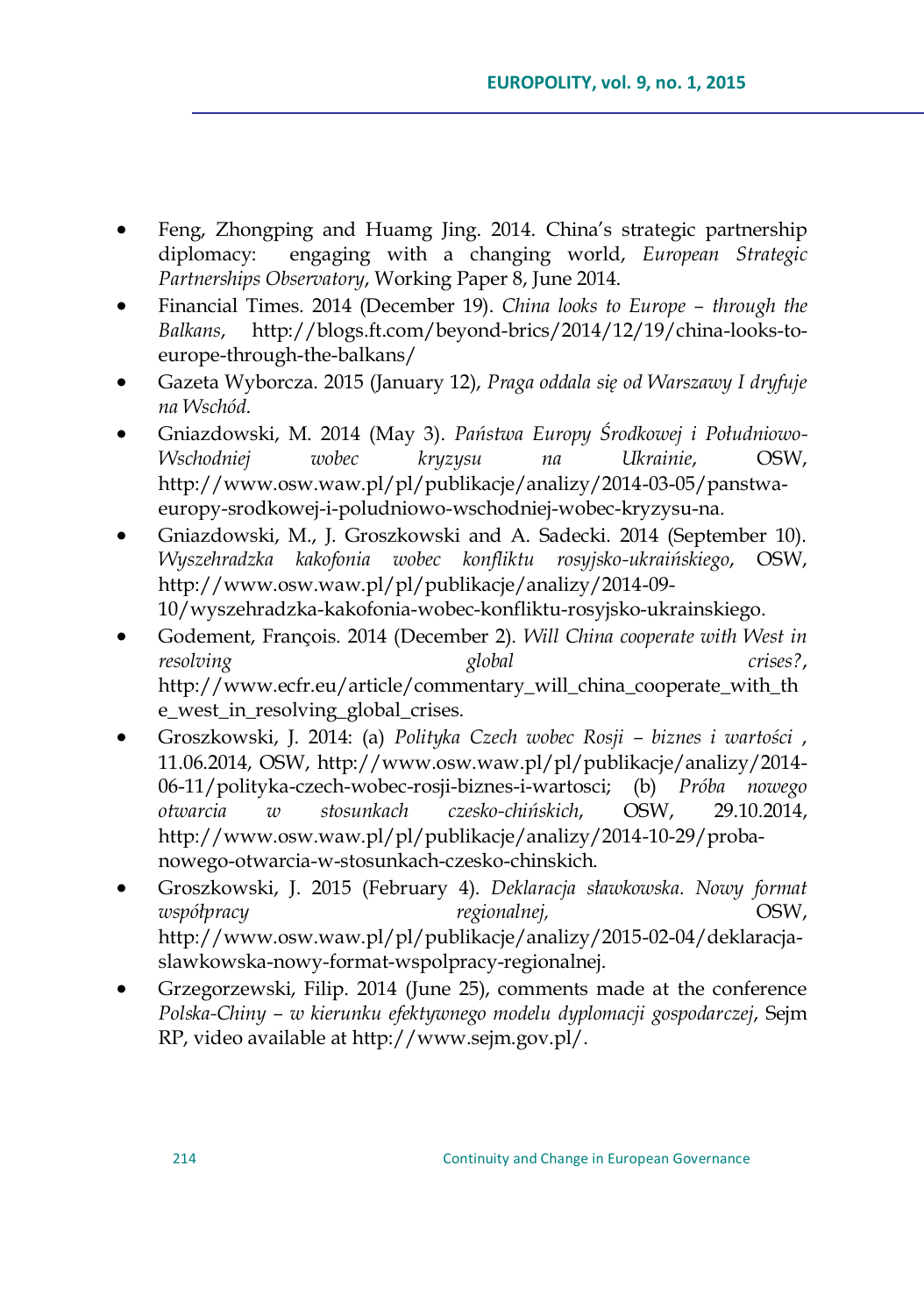- Hindu, The, 2014 (September 21), *"Make in India" pitch from Sept. 25*, [http://www.thehindu.com/business/Economy/make-in-india-pitch](http://www.thehindu.com/business/Economy/make-in-india-pitch-from-sept-25/article6422804.ece)[from-sept-25/article6422804.ece.](http://www.thehindu.com/business/Economy/make-in-india-pitch-from-sept-25/article6422804.ece)
- Horváth, Miklós. 2014 (December 19). An unconditional love Hungary-China relations at a glance, *Grotius*, http://www.grotius.hu/publ/displ.asp?id=KMRGPK
- Irish Times, The. 2014 (November 28)*, Croatia PM cancels Serbia visit over release of war crimes suspect*, www.irishtimes.com/news/world/europe/croatia-pm-cancels-serbiavisit-over-release-of-war-crimes-suspect-1.2018795.
- Jiang, Wenran. 2015 (January 23). Energy Security, Geopolitics and the China-Russia Gas Deals*, China Brief* Volume: 15 Issue: 2 http://www.jamestown.org/programs/chinabrief/single/?tx\_ttnews%5 Btt\_news%5D=43434&tx\_ttnews%5BbackPid%5D=789&no\_cache=1#.VQ WLjXTvmHt.
- Kałan, Dariusz. Undated. Relacje o specjalnym znaczeniu? Chiny w polityce zagranicznej Węgier w okresie rządów Viktora Orbána (2010 – 2012), *Bulletin of Central and Eastern Europe*, No.1, http://ceedinstitute.org/page/253.
- Kałan, Dariusz. 2015 (February 16), *The Slavkov Triangle: A Rival to the Visegrad Group?*, PISM Bulletin No. 19 (751).
- Kancelaria Prezesa Rady Ministrów. 2014. (a) *Premier Ewa Kopacz wzięła udział w posiedzeniu Rady Europejskiej w Brukseli. Głównymi tematami szczytu były "Plan inwestycyjny dla Europy" i sytuacja na Ukrainie*. 19.12.2014, [https://www.premier.gov.pl/wydarzenia/aktualnosci/szczyt-rady](https://www.premier.gov.pl/wydarzenia/aktualnosci/szczyt-rady-europejskiej-powstanie-europejski-fundusz-inwestycji.html)[europejskiej-powstanie-europejski-fundusz-inwestycji.html;](https://www.premier.gov.pl/wydarzenia/aktualnosci/szczyt-rady-europejskiej-powstanie-europejski-fundusz-inwestycji.html) (b) *Conversation between Poland"s and China"s Prime Ministers,*  https://www.premier.gov.pl/en/news/news/conversation-betweenpolands-and-chinas-prime-ministers.html.
- Kancelaria Prezydenta. 2011. *Wizyta Prezydenta Rzeczypospolitej Polskiej Bronisława Komorowskiego w Chińskiej Republice Ludowej 18-22 grudnia 2011 roku – wymiar gospodarczy*, http://www.prezydent.pl/download/gfx/prezydent/pl/defaultaktualn osci/2068/141/1/broszura\_polska4-ok.pdf.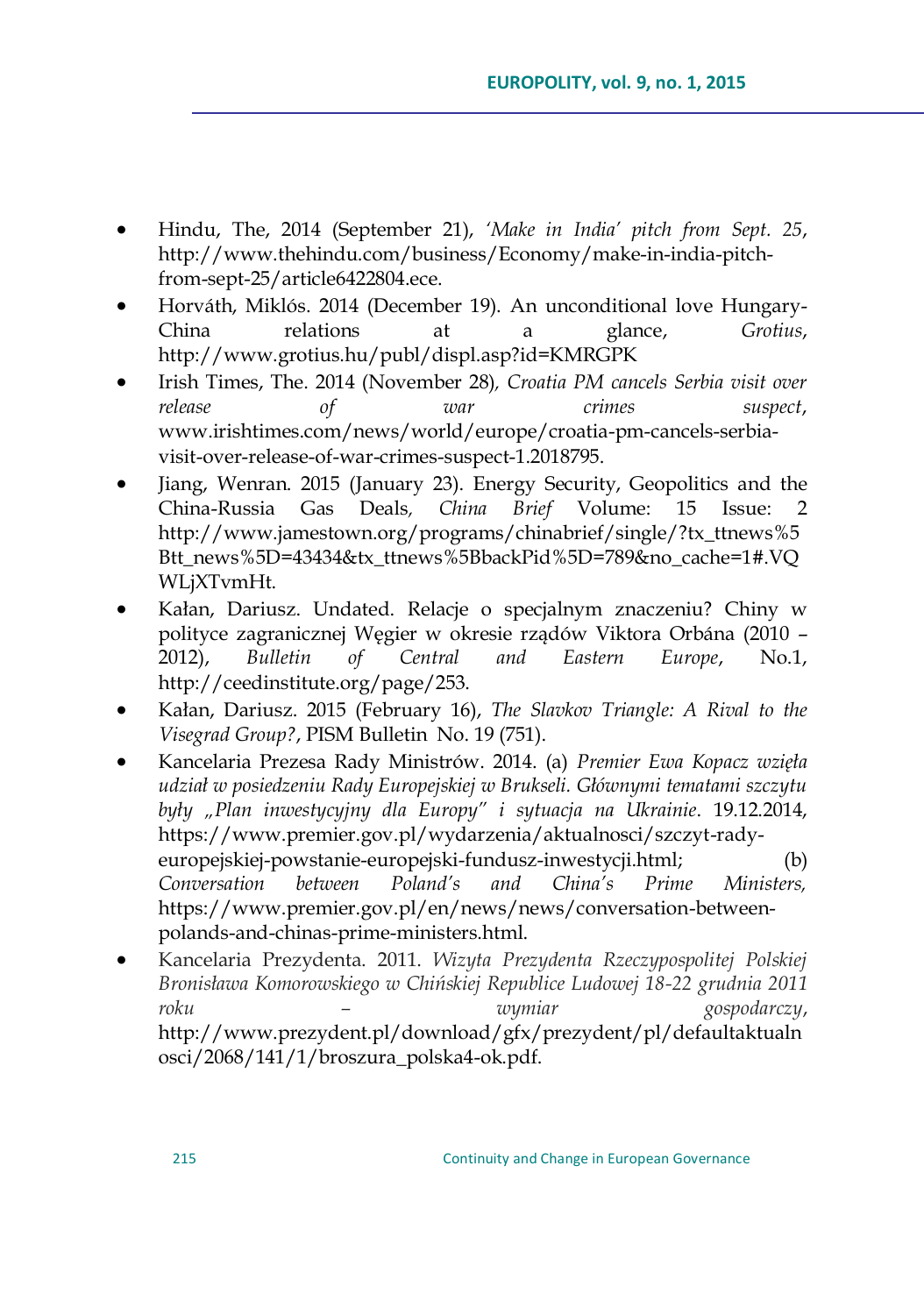- Kancelaria Prezydenta. 2014 (May 2). Interview with Olgierd Dziekoński from "Gazeta Wyborcza", [http://www.prezydent.pl/kancelaria/aktywnosc](http://www.prezydent.pl/kancelaria/aktywnosc-ministrow/art,1201,minister-dziekonski-japonczycy-nam-ufaja.html)[ministrow/art,1201,minister-dziekonski-japonczycy-nam-ufaja.html.](http://www.prezydent.pl/kancelaria/aktywnosc-ministrow/art,1201,minister-dziekonski-japonczycy-nam-ufaja.html)
- Lajcak, Miroslav. 2015 (February 3). *Prospects of Closer EU-China Cooperation: A View From Central Europe*, Lecture presented by Deputy Prime Minister and Minister of Foreign & European Affairs of the Slovak Republic H.E. Miroslav Lajčák at the Chinese Academy of Social Sciences and Institute of European Studies in Beijing, China.
- Lavicka, Martin. 2014 (January 10), *Finding Equilibrium: Czech-China-Taiwan Relations*, http://blogs.nottingham.ac.uk/chinapolicyinstitute/2014/10/01/finding -equilibrium-czech-china-taiwan-relations/.
- Liu, Zuokui. 2014 (September 18). *The Role of Central and Eastern Europe in the Building of Silk Road Economic Belt*, http://www.ciis.org.cn/english/2014-09/18/content\_7243192.htm.
- Lubina, Michał. 2014. *Niedźwiedź w cieniu smoka. Rosja-Chiny 1991-2014*, Kraków, pp. 363-379.
- McDermott, Roger. 2015 (March 10), China's Tacit Approval of Moscow's Ukraine Policy, *Eurasia Daily Monitor* Volume: 12 Issue: 44, [http://www.jamestown.org/single/?tx\\_ttnews%5Btt\\_news%5D=43640&](http://www.jamestown.org/single/?tx_ttnews%5Btt_news%5D=43640&tx_ttnews%5BbackPid%5D=7&cHash=929956c14236b28e21768ac0c2d6b0c0#.VQWLOXTvmHv) [tx\\_ttnews%5BbackPid%5D=7&cHash=929956c14236b28e21768ac0c2d6b0c](http://www.jamestown.org/single/?tx_ttnews%5Btt_news%5D=43640&tx_ttnews%5BbackPid%5D=7&cHash=929956c14236b28e21768ac0c2d6b0c0#.VQWLOXTvmHv) [0#.VQWLOXTvmHv](http://www.jamestown.org/single/?tx_ttnews%5Btt_news%5D=43640&tx_ttnews%5BbackPid%5D=7&cHash=929956c14236b28e21768ac0c2d6b0c0#.VQWLOXTvmHv)
- Mierzejewski, Dominik. 2014 (October 3). *Perspectives on CEE-China Cooperation*, http://blogs.nottingham.ac.uk/chinapolicyinstitute/2014/10/03/amultifold-perspective-on-cee-china-cooperation/.
- Mierzejewski, Dominik and Tomasz Jurczyk. 2014. "Trade and investment with China – a Polish Perspective" in *Current trends and perspectives in development China-V4 trade and investment,* Conference Proceedings, Bratislava, March 12 – 14.
- Ministry of Economy (MOE). 2014 (July). *ChRL-Informacje o stosunkach gospodarczych z Polską*, http://www.mg.gov.pl/Wspolpraca+miedzynarodowa/Wspolpraca+go spodarcza+z+krajami+Azji.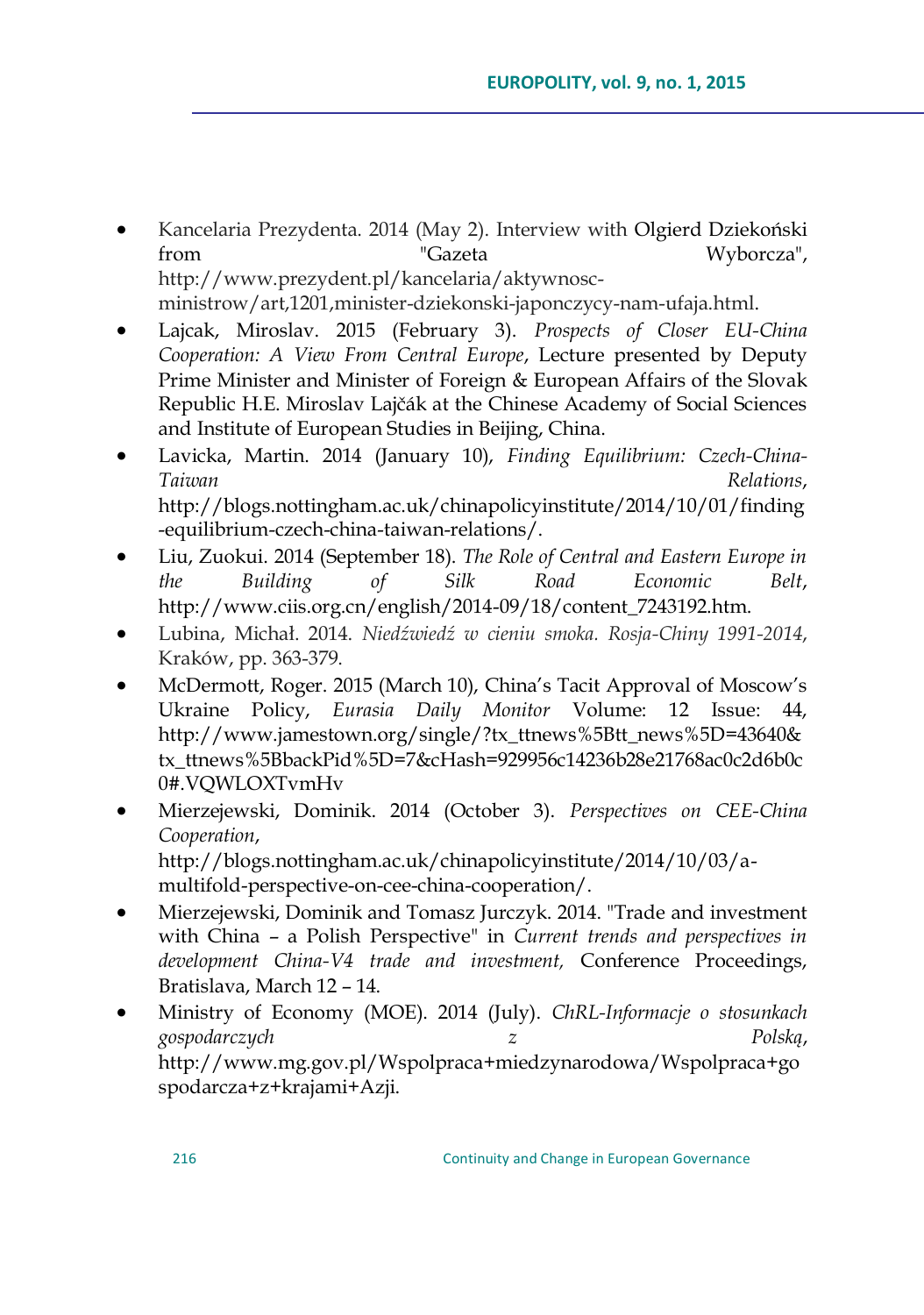Ministry of Foreign Affairs (MFA PRC) of the People's Republic of China. (a) *Li Keqiang Holds Telephone Talks with Polish Prime Minister Donald Tusk at Request*, 13.03.2014, [http://www.fmprc.gov.cn/mfa\\_eng/zxxx\\_662805/t1137888.shtml](http://www.fmprc.gov.cn/mfa_eng/zxxx_662805/t1137888.shtml); (b) *Wang Yi Holds Telephone Talks with Polish Foreign Minister Radek Sikorski*, 5.03.2014, [http://www.fmprc.gov.cn/ce/cepl/pol/xwdt/t1135075.htm;](http://www.fmprc.gov.cn/ce/cepl/pol/xwdt/t1135075.htm) (c) *Foreign Minister Wang Yi Holds Talks with Deputy Prime Minister and Minister of Foreign and European Affairs Miroslav Lajčák of Slovakia*, Feb 5, 2015 [http://www.fmprc.gov.cn/mfa\\_eng/zxxx\\_662805/t1235015.shtml.](http://www.fmprc.gov.cn/mfa_eng/zxxx_662805/t1235015.shtml)

 Ministry of Foreign Affairs (MFA) of the Republic of Poland. (a) 19.11.2014. *Powołanie do życia mechanizmu inwestycyjnego 16+1 w Warszawie*[https://www.msz.gov.pl/pl/p/msz\\_pl/polityka\\_zagraniczna](https://www.msz.gov.pl/pl/p/msz_pl/polityka_zagraniczna/inne_kontynenty/azja_i_pacyfik/powolanie_do_zycia_mechanizmu_inwestycyjnego_16_1_w_warszawie) [/inne\\_kontynenty/azja\\_i\\_pacyfik/powolanie\\_do\\_zycia\\_mechanizmu\\_in](https://www.msz.gov.pl/pl/p/msz_pl/polityka_zagraniczna/inne_kontynenty/azja_i_pacyfik/powolanie_do_zycia_mechanizmu_inwestycyjnego_16_1_w_warszawie) [westycyjnego\\_16\\_1\\_w\\_warszawie;](https://www.msz.gov.pl/pl/p/msz_pl/polityka_zagraniczna/inne_kontynenty/azja_i_pacyfik/powolanie_do_zycia_mechanizmu_inwestycyjnego_16_1_w_warszawie) (b) 10.05.2014, *Polsko-chińskie spotkanie w ramach dialogu strategicznego*  [http://www.msz.gov.pl/pl/aktualnosci/wiadomosci/polsko\\_chinskie\\_sp](http://www.msz.gov.pl/pl/aktualnosci/wiadomosci/polsko_chinskie_spotkanie_w_ramach_dialogu_strategicznego) otkanie w ramach dialogu strategicznego; (c) MFA spokesperson's email to the author, 29.07.2014 r.; (d) 27.02.2014 *Piechociński – chcemy zwiększyć udział eksportu w PKB z 40 do 60 proc.*[http://www.msz.gov.pl/pl/aktualnosci/msz\\_w\\_mediach/piechoci](http://www.msz.gov.pl/pl/aktualnosci/msz_w_mediach/piechocinski__chcemy_zwiekszyc_udzial_eksportu_w_pkb_z_40_do_60_proc___depesza_pap_27_02_2014) [nski\\_\\_chcemy\\_zwiekszyc\\_udzial\\_eksportu\\_w\\_pkb\\_z\\_40\\_do\\_60\\_proc\\_\\_\\_d](http://www.msz.gov.pl/pl/aktualnosci/msz_w_mediach/piechocinski__chcemy_zwiekszyc_udzial_eksportu_w_pkb_z_40_do_60_proc___depesza_pap_27_02_2014) [epesza\\_pap\\_27\\_02\\_2014;](http://www.msz.gov.pl/pl/aktualnosci/msz_w_mediach/piechocinski__chcemy_zwiekszyc_udzial_eksportu_w_pkb_z_40_do_60_proc___depesza_pap_27_02_2014) (e) 6.11.2014 *INFORMACJA RADY MINISTRÓW O ZADANIACH POLSKIEJ POLITYKI ZAGRANICZNEJ W LATACH 2014 – 2015* 

[http://www.msz.gov.pl/pl/aktualnosci/wiadomosci/minister\\_grzegorz](http://www.msz.gov.pl/pl/aktualnosci/wiadomosci/minister_grzegorz_schetyna_o_priorytetach_polskiej_dyplomacji) [\\_schetyna\\_o\\_priorytetach\\_polskiej\\_dyplomacji;](http://www.msz.gov.pl/pl/aktualnosci/wiadomosci/minister_grzegorz_schetyna_o_priorytetach_polskiej_dyplomacji) (f) *Rozmowa telefoniczna szefów MSZ Polski i Chin*, 3.03.2014, [http://www.msz.gov.pl/pl/aktualnosci/wiadomosci/rozmowa\\_telefoni](http://www.msz.gov.pl/pl/aktualnosci/wiadomosci/rozmowa_telefoniczna_szefow_msz_polski_i_chin) [czna\\_szefow\\_msz\\_polski\\_i\\_chin.](http://www.msz.gov.pl/pl/aktualnosci/wiadomosci/rozmowa_telefoniczna_szefow_msz_polski_i_chin)

 Ministry of National Defence (MON). 2014. (a) *Wystąpienie wicepremiera, ministra obrony Tomasza Siemoniaka podczas sesji plenarnej 3. Szczytu Europa Środkowo-Wschodnia -Chiny*, Belgrad, 16.12.2014 r., [http://mon.gov.pl/z/pliki/rozne/2014/12/Wystapienie\\_podczas\\_sesji\\_](http://mon.gov.pl/z/pliki/rozne/2014/12/Wystapienie_podczas_sesji_plenarnej_Szczytu_ESW-MTS.pdf) [plenarnej\\_Szczytu\\_ESW-MTS.pdf;](http://mon.gov.pl/z/pliki/rozne/2014/12/Wystapienie_podczas_sesji_plenarnej_Szczytu_ESW-MTS.pdf) (b) *Minister Obrony Chin w Warszawie*, 2.09.2014, http://mon.gov.pl/aktualnosci/artykul/najnowsze/2014-09- 01-minister-obrony-chin-w-warszawie---/.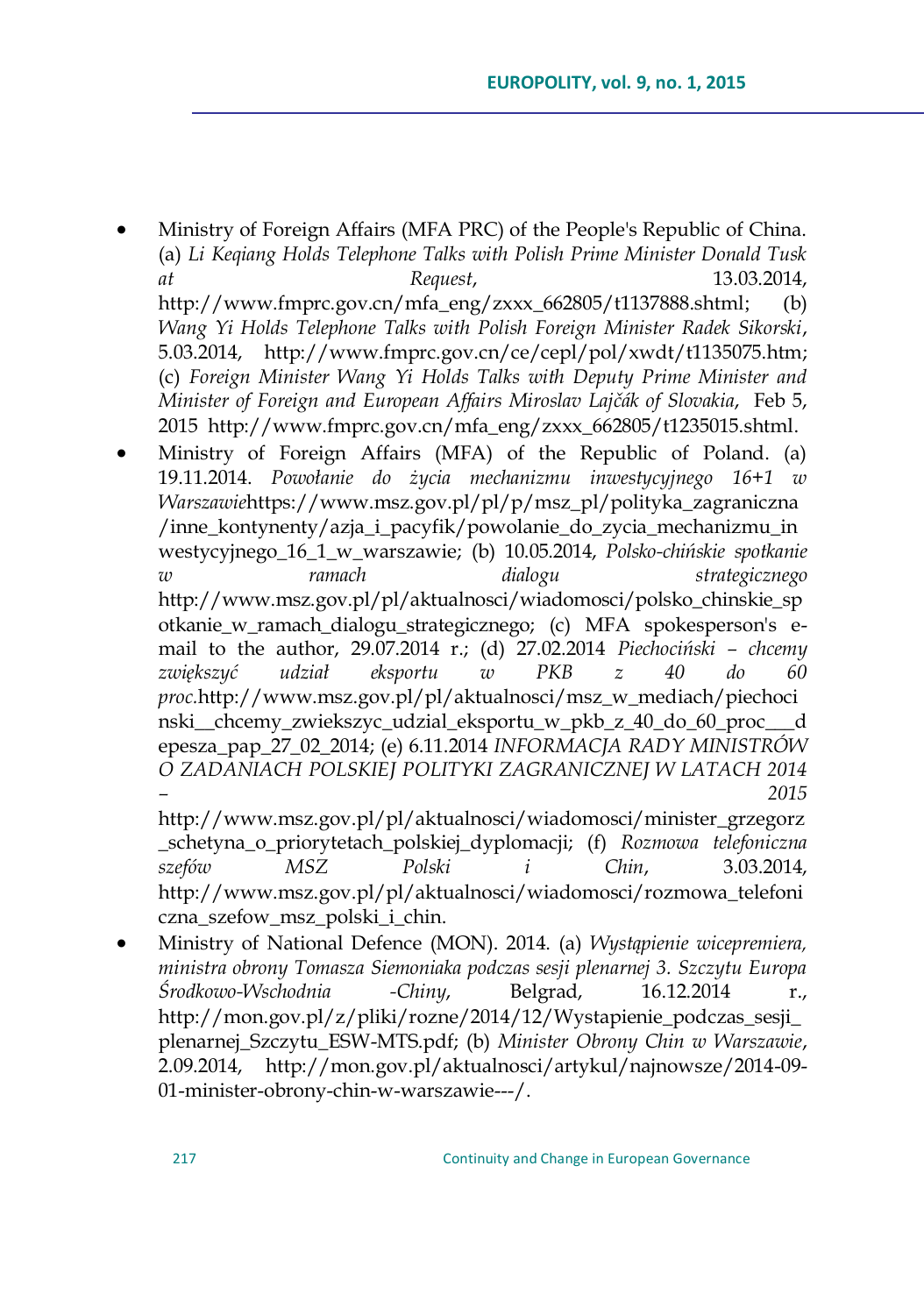- Money.pl. 2015 (February 15). *Covec oddał bankowe gwarancje. Teraz negocjuje spłatę 550 mln zł odszkodowania*, [http://www.money.pl/gospodarka/wiadomosci/artykul/covec-oddal](http://www.money.pl/gospodarka/wiadomosci/artykul/covec-oddal-bankowe-gwarancje-teraz,18,0,1713938.html)[bankowe-gwarancje-teraz,18,0,1713938.html.](http://www.money.pl/gospodarka/wiadomosci/artykul/covec-oddal-bankowe-gwarancje-teraz,18,0,1713938.html)
- Naftohaz. 2014 (December 17). *Ukrainian and Polish Gas Transmission System Operators Sign an Agreement on Pipeline System Expansion*, http://www.naftogaz.com/www/3/nakweben.nsf/0/2847D3896DE7176 5C2257DB10062B8AF.
- National Security Bureau. 2014. *National Security Strategy of the Republic of Poland 2014*, p. 21 [,http://en.bbn.gov.pl/download/3/1314/NSSRP.pdf.](http://en.bbn.gov.pl/download/3/1314/NSSRP.pdf)
- Polenergia, Gas Transmission Project Hans, [http://www.polenergia.pl/pol/en/page/%5Btitle-raw%5D-0.](http://www.polenergia.pl/pol/en/page/%5Btitle-raw%5D-0)
- Polish Embassy in Beijing 2015, *Kronika wydarzeń bieżących,* http://pekin.msz.gov.pl/pl/wspolpraca\_dwustronna/polityka/kronika \_wydarzen\_biezacych/.
- Polish Information and Foreign Investment Agency. 2014. List of Major Foreign Investors in Poland - December 2013, [http://www.paiz.gov.pl/publications/foreign\\_investors\\_in\\_poland.](http://www.paiz.gov.pl/publications/foreign_investors_in_poland)
- Polska Agencja Prasowa, PAP. 2014. (a) *Siemoniak pojedzie do Serbii na szczyt Europy Środkowo-Wschodniej i Chin,* 15.12.2014, [http://wiadomosci.onet.pl/kraj/siemoniak-pojedzie-do-serbii-na-szczyt](http://wiadomosci.onet.pl/kraj/siemoniak-pojedzie-do-serbii-na-szczyt-europy-srodkowo-wschodniej-i-chin/wymvx)[europy-srodkowo-wschodniej-i-chin/wymvx;](http://wiadomosci.onet.pl/kraj/siemoniak-pojedzie-do-serbii-na-szczyt-europy-srodkowo-wschodniej-i-chin/wymvx) (b) *Jan Kulczyk chce inwestować w gazociągi, które dostarczą gaz z Zachodu na Ukrainę*, 13.12.2014, [http://biznes.onet.pl/wiadomosci/energetyka/jan-kulczyk-chce](http://biznes.onet.pl/wiadomosci/energetyka/jan-kulczyk-chce-inwestowac-w-gazociagi-ktore-dostarcza-gaz-z-zachodu-na-ukraine/cke46)[inwestowac-w-gazociagi-ktore-dostarcza-gaz-z-zachodu-na](http://biznes.onet.pl/wiadomosci/energetyka/jan-kulczyk-chce-inwestowac-w-gazociagi-ktore-dostarcza-gaz-z-zachodu-na-ukraine/cke46)[ukraine/cke46.](http://biznes.onet.pl/wiadomosci/energetyka/jan-kulczyk-chce-inwestowac-w-gazociagi-ktore-dostarcza-gaz-z-zachodu-na-ukraine/cke46)
- Polska Agencja Prasowa, PAP. 2015. *Kopacz i Jaceniuk o pomocy dla Ukrainy*, 19.01.2015, http://www.pap.pl/palio/html.run?\_Instance=cms\_www.pap.pl&\_Page ID=1&s=infopakiet&dz=swiat&idNewsComp=193915&filename=&idnew s=197226&data=&status=biezace&\_CheckSum=-940753049.
- Program of the Slovak Presidency in the Visegrad Group (July 2014–June 2015). 2014. http://www.visegradgroup.eu/documents/presidencyprograms/20142015-slovak#\_5.%20EXTERNAL%20RELATIONS.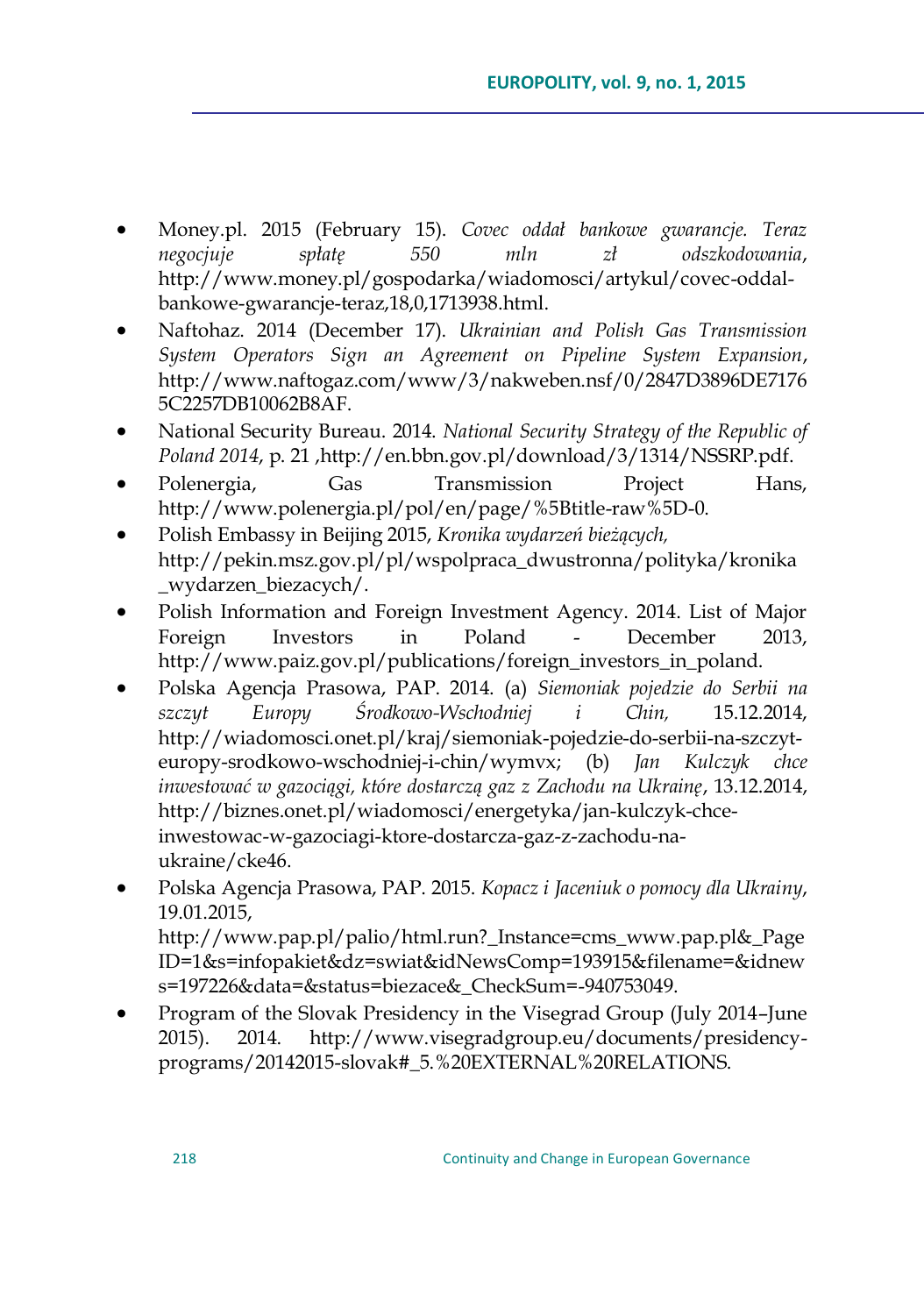- Pyffel, Radosław. 2014. *Pięć opowieści o tym, dlaczego premier Kopacz nie pojechała na spotkanie 15 premierów Europy Środkowej z chińskim premierem w Belgradzi*e, 13.01.2014, http://www.polska-azja.pl/2015/01/13/r-pyffelpiec-opowiesci-o-tym-dlaczego-premier-kopacz-nie-pojechala-naspotkanie-15-premierow-europy-srodkowej-z-chinskim-premierem-wbelgradzie/.
- Rodkiewicz, Witold and Andrzej Wilk. 2014 (March 4). *Cypr bliżej Rosji*, OSW, [http://www.osw.waw.pl/pl/publikacje/analizy/2015-03-](http://www.osw.waw.pl/pl/publikacje/analizy/2015-03-04/cypr-blizej-rosji) [04/cypr-blizej-rosji.](http://www.osw.waw.pl/pl/publikacje/analizy/2015-03-04/cypr-blizej-rosji)
- RT.COM. 2015 (February 26). *China agrees to amend \$3.6bn loan agreement with Ukraine*, http://rt.com/business/235711-china-ukraine-naftogazagreement/.
- Rzeczpospolita. 2014 (March 30). *Polska dołącza do wyścigu o chińskie inwestycje*, http://www.tv.rp.pl/artykul/1113697.html.
- Sadecki. 2015 (February 18). *Putin w Budapeszcie. Przełamywanie izolacji*, OSW, http://www.osw.waw.pl/pl/publikacje/analizy/2015-02- 18/putin-w-budapeszcie-przelamywanie-izolacji.
- Secretariat for Cooperation between China and Central and Eastern European Countries. 2013 (November 20). "Introduction of the Secretariat for Cooperation between China and Central and Eastern European Countries", http://www.china-ceec.org/151/2013/11/20/41s1002.htm.
- Serbian National News Agency Tanjug. 2014. *Belgrade Meeting Brochure*, http://www.china-ceecsummit.gov.rs/doc/CHINA%20SEE%20SUMMIT%20Belgrade%20Meeti ng%20brochure%202014.pdf.
- Slovak Spectator, The. 2015 (February 19). *Big Slovak firms teaming up with Chinese companies*,http://spectator.sme.sk/c/20056214/big-slovak-firmsteaming-up-with-chinese-companies.html.
- Sofia News Agency. 2014 (December 15), *German Chancellor Promises Help, to Send Experts to Bulgaria*, [http://www.novinite.com/articles/165447/German+Chancellor+Promis](http://www.novinite.com/articles/165447/German+Chancellor+Promises+Help%2C+to+Send+Experts+to+Bulgaria) [es+Help%2C+to+Send+Experts+to+Bulgaria.](http://www.novinite.com/articles/165447/German+Chancellor+Promises+Help%2C+to+Send+Experts+to+Bulgaria)
- SR-China. 2015 (February 4). *Interest in turning good political relationships into concrete economic outcomes*, The Embassy of the Slovak Republic in Washington,